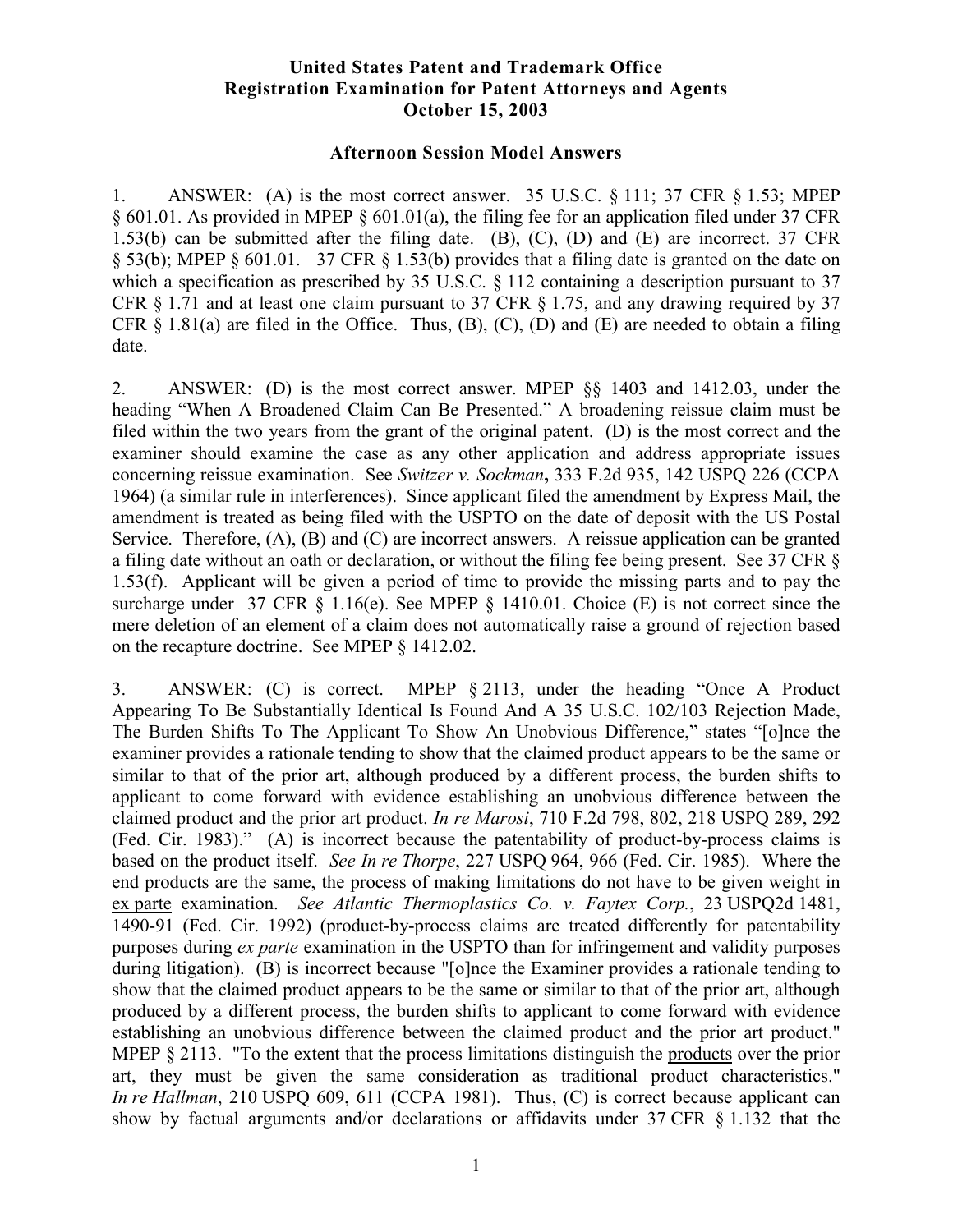method of making produces a different product and that the differences are unobvious. (D) is incorrect because it does not tend to show that the products are different. (E) is incorrect because the inventor's awareness of prior art is of no consequence to patentability.

4. ANSWER: (C) is the correct answer. 37 CFR  $\S$ § 1.6(d)(3) and 1.8(a)(2)(i)(d); MPEP  $\S$  502 (reproducing Rule 1.6(d)(3)); MPEP  $\S$  512 (reproducing Rule 1.8(a)(2)(i)(d)); and MPEP §1817.01. As stated in MPEP § 1817.01, "[a]ll designations must be made in the international application on filing; none may be added later." The application will not be accorded an international filing date since the practitioner has tried to cure the failure to designate at least one contracting State by filing a paper using facsimile which is not permitted according to 37 CFR  $\S$ § 1.6(d)(3) and 1.8(a)(2)(i)(d). (A) is wrong because applicant has failed to comply with Article 11(1)(iii)(b) on such date. See MPEP  $\S$  1810 (reproducing PCT Article 11(1)(iii)(b). (B) is wrong because according to 37 CFR 1.6(d)(3) and 37 CFR 1.8 (a)(2)(i)(d), applicant cannot file an international application by facsimile. See MPEP  $\S 502$  (reproducing 37 CFR  $\S 1.6(d)(3)$ ); MPEP § 512 (reproducing 37 CFR § 1.8(a)(2)(i)(d)). Since no designations were included on filing, the application papers cannot be accorded an international filing date. See PCT Article 11(1)(iii)(b). Applicant cannot correct this by filing the designation sheet by facsimile. See MPEP  $\S 502$  (reproducing Rule 1.6(d)(3)); MPEP  $\S 512$  (reproducing Rule 1.8(a)(2)(i)(d)). (D) is wrong because according to PCT Rule 80.5, when a response is due on a day where the receiving Office is not open for business, applicant has until the next business day. See Appendix T of the MPEP. (E) is incorrect because (C) is correct.

5. ANSWER: (C) is the most correct answer. MPEP § 2163, under the heading "GENERAL PRINCIPLES GOVERNING COMPLIANCE WITH THE "WRITTEN DESCRIPTION" REQUIREMENT FOR APPLICATIONS," and subheading "New or Amended Claims," states "A claim that omits an element which applicant describes as an essential or critical feature of the invention originally disclosed does not comply with the written description requirement. See *Gentry Gallery*, 134 F.3d at 1480, 45 USPQ2d at 1503; *In re Sus*, 306 F.2d 494, 504, 134 USPQ 301, 309 (CCPA 1962) ('[O]ne skilled in this art would not be taught by the written description of the invention in the specification that any 'aryl or substituted aryl radical' would be suitable for the purposes of the invention but rather that only certain aryl radicals and certain specifically substituted aryl radicals [i.e., aryl azides] would be suitable for such purposes.')." (A), (B), (D) and (E) are incorrect. Each lists a proper way to demonstrate satisfaction of the written description requirement. MPEP § 2163.02, under the heading "STANDARD FOR DETERMINING COMPLIANCE WITH THE WRITTEN DESCRIPTION REQUIREMENT," provides that the written description requirement is met "when the specification conveys with reasonable clarity to those skilled in the art that, as of the filing date sought, applicant was in possession of the invention as now claimed. *See, e.g., Vas-Cath, Inc. v. Mahurkar*, 935 F.2d 1555, 1563-64, 19 USPQ2d 1111, 1117 (Fed. Cir. 1991)." Possession may be shown in a variety of ways "including description of an actual reduction to practice, or by showing that the invention was 'ready for patenting' such as by the disclosure of drawings or structural chemical formulas that show that the invention was complete, or by describing distinguishing identifying characteristics sufficient to show that the applicant was in possession of the claimed invention. *See*, *e.g.*, *Pfaff v. Wells Electronics, Inc.*, 525 U.S. 55, 68, 119 S.Ct. 304, 312, 48 USPQ2d 1641, 1647 (1998); *Regents of the University of California v. Eli Lilly*, 119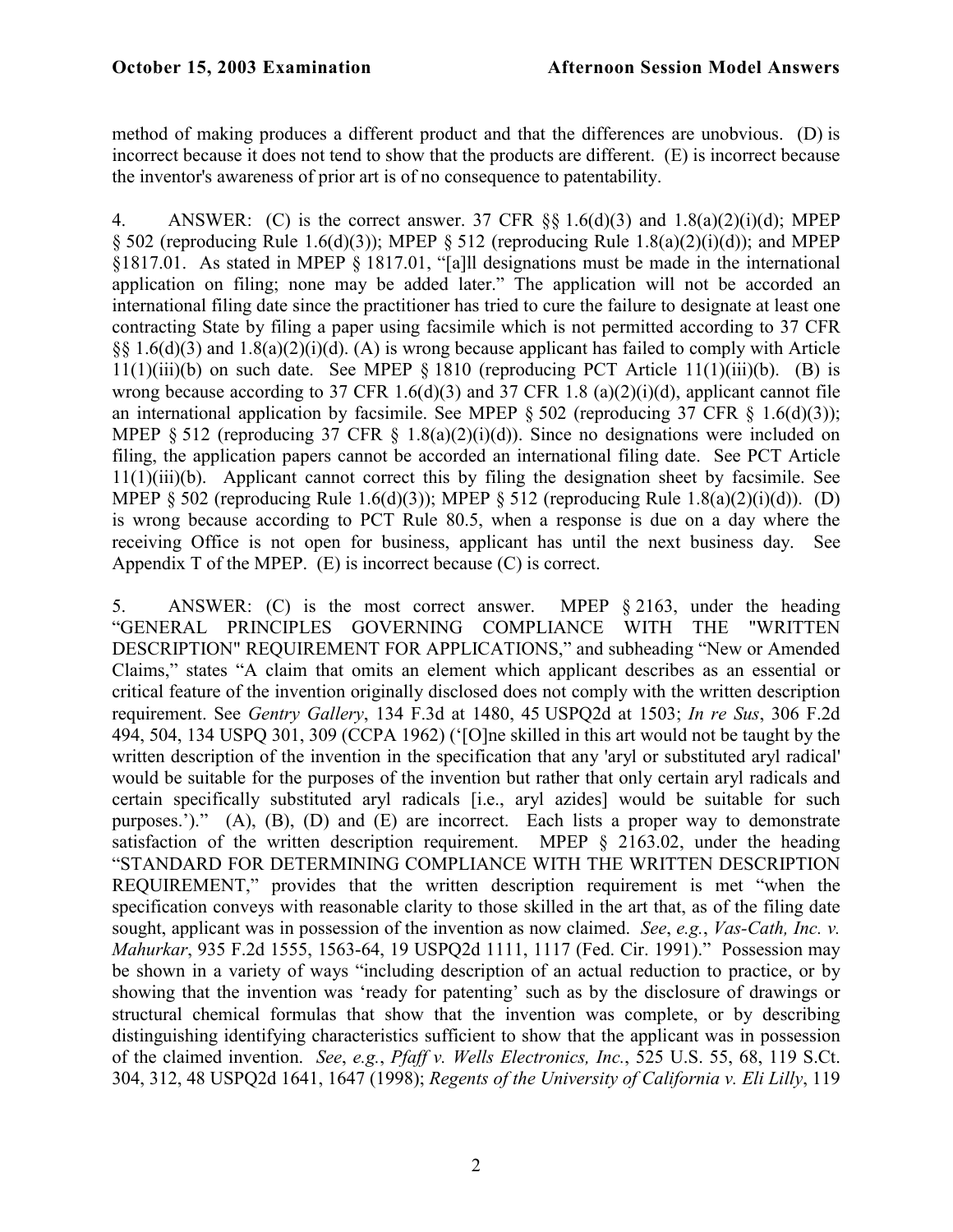F.3d 1559, 1568, 43 USPQ2d 1398, 1405 (Fed. Cir. 1997); *Amgen, Inc. v. Chugai Pharmaceutical*, 927 F.2d 1200, 1206, 18 USPQ2d 1016, 1021 (Fed. Cir. 1991)."

6. ANSWER: (D) is the most correct answer. 37 CFR § 1.56; MPEP § 2001.05. 37 CFR § 1.56(a) sets forth a duty to disclose information that is material to patentability. MPEP § 2001.05 states that "information is not material unless is comes within the definition of 37 CFR 1.56(b)(1) or (b)(2). If information is not material, there is no duty to disclose the information to the Office." The information that moon dust was never actually used is not material as defined under 37 CFR  $\S$  1.56(b)(1) or (2) which state that information is material if "(b)(1) It establishes, by itself or in combination with other information, a *prima facie* case of unpatentability of a claim; or (2) It refutes, or is inconsistent with, a position the applicant takes in: (i) Opposing an argument of unpatentability relied on b y the Office or, (ii) Asserting an argument of patentability." That the use of the moon dust as part of an erasure formulation was only theorized and not actually used is acceptable as is an example for making it. MPEP  $\S 608.01(p)$ , II, under the heading "Simulated or Predicted Test Results Or Prophetic Examples," states that "[s]imulated or predicted test results and prophetical examples (paper examples) are permitted in patent applications. ... Paper examples describe the manner and process of making an embodiment of the invention which has not actually been conducted." Care, however, must be taken not to state that an experiment was actually run or conducted when it was not and that "[n]o results should be presented as actual results unless they have actually been achieved." MPEP § 2004, item 8. (A) is incorrect. 37 CFR § 1.56(a) requires that individuals associated with the filing and prosecution of a patent application have a duty to disclose information to the Office. 37 CFR § 1.56(c) defines which individuals are associated with the filing and prosecution of a patent application and that "(c) Individuals associated with the filing or prosecution of a patent application within the meaning of this section are: (1) Each inventor named in the application; (2) Each attorney or agent who prepares or prosecutes the application; and (3) Every other person who is substantively involved in the preparation or prosecution of the application and who is associated with the inventor, with the assignee or with anyone to whom there is an obligation to assign the application." Point is part of the Sales department and no facts were presented that substantively involved him in the preparation or prosecution of the application. Additionally, as noted in the explanation relating answer to (D), the information given to Point by Tip was not material information. (B) is incorrect. While Tip would be an individual identified under 37 CFR § 1.56(c), there is no material information to be disclosed as noted in the explanation to (D). (C) is incorrect. As noted in the explanation relating to (D), the information is not material. Additionally, as noted in the explanation to answer (A), Point is not an individual defined by 37 CFR 1.56(c) as owing a duty. (E) is incorrect. As there is no requirement that it be explicitly stated that an invention has or has not been actually conducted, as noted in the explanation of (D), the prosecution need not be continued for the purpose of supplying an information disclosure statement regarding the development of the moon rock erasure formulation.

7. ANSWER: (A) is the best answer. 35 U.S.C. § 102; MPEP § 2131.01, under the heading "Extra Reference or Evidence Can Be Used To Show an Inherent Characteristic of the Thing Taught by the Primary Reference," states "that as long as there is evidence of record establishing inherency, failure of those skilled in the art to contemporaneously recognize an inherent property, function or ingredient of a prior art reference does not preclude a finding of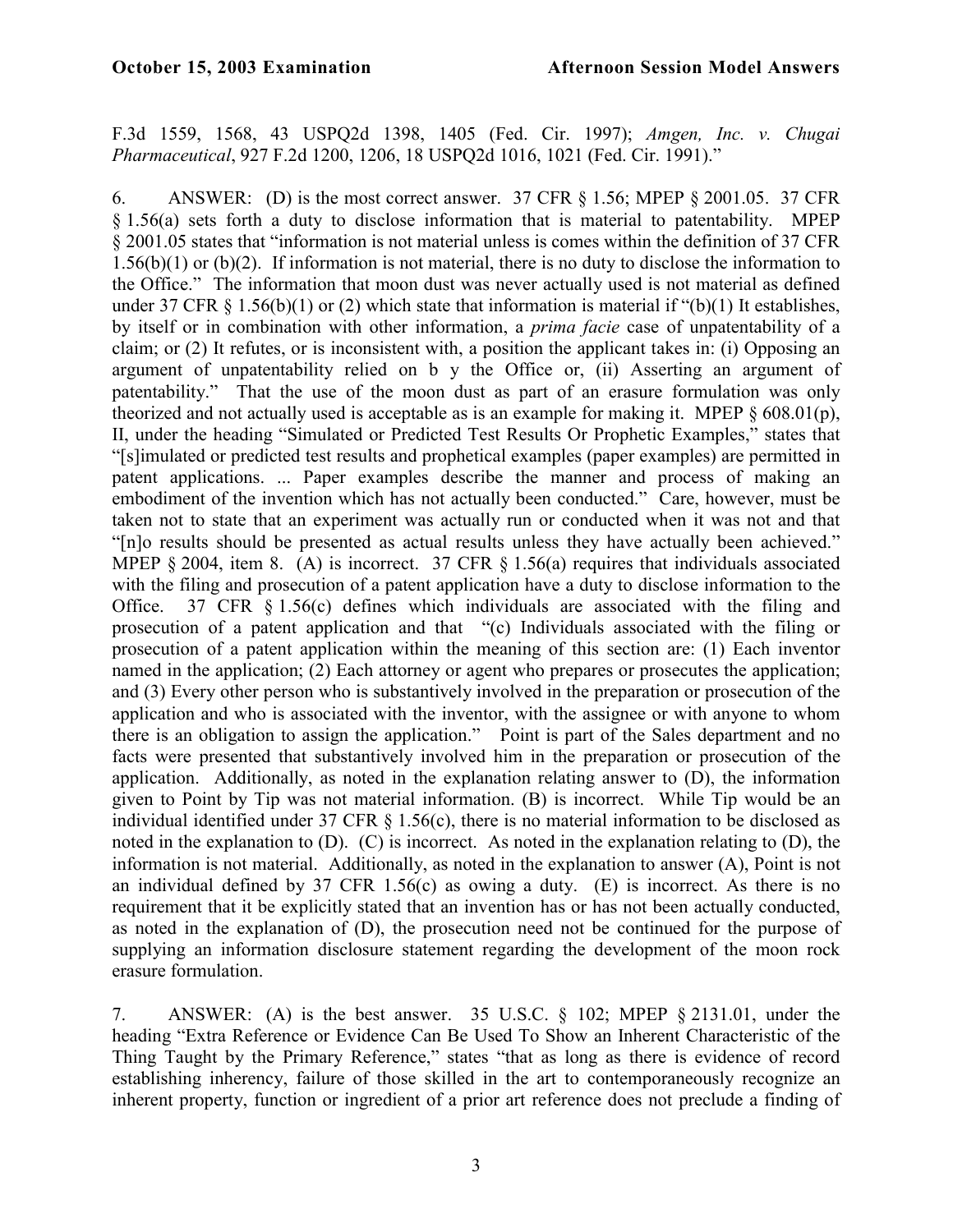anticipation. *Atlas Powder Co. v. IRECO, Inc.*, 190 F.3d 1342, 1349, 51 USPQ2d 1943, 1948 (Fed. Cir. 1999) (Two prior art references disclosed blasting compositions containing water-inoil emulsions with identical ingredients to those claimed, in overlapping ranges with the claimed composition. The only element of the claims arguably not present in the prior art compositions was "sufficient aeration . . . entrapped to enhance sensitivity to a substantial degree." The Federal Circuit found that the emulsions described in both references would inevitably and inherently have "sufficient aeration" to sensitize the compound in the claimed ranges based on the evidence of record (including test data and expert testimony). (B) is incorrect. The prior art reference, to anticipate the claimed invention, is not required to recognize an inherent property. See MPEP § 2131.01. (C) is incorrect. The prior art reference, to anticipate the claimed invention, is not required to recognize an inherent function of oxygen. See MPEP § 2131.01. (D) is incorrect. The prior art reference, to anticipate the claimed invention, is not required to recognize an inherent ingredient, oxygen. See MPEP  $\S$  2131.01. (E) is incorrect because (B), (C), and (D) are incorrect, as explained above.

8. ANSWER: (E) is the most correct, because statements (2) and (3) are true. The entire period for which diligence is required must be accounted for. MPEP § 2138.06, under the heading "The Entire Period During Which Diligence Is Required Must Be Accounted For By Either Affirmative Acts Or Acceptable Excuses," states "[a]n applicant must account for the entire period during which diligence is required. *Gould v. Schawlow*, 363 F.2d 908, 919, 150 USPQ 634, 643 (CCPA 1966) (Merely stating that there were no weeks or months that the invention was not worked on is not enough.)." MPEP § 2138.06, under the heading "Work Relied Upon To Show Reasonable Diligence Must Be Directly Related To The Reduction To Practice," states "[t]he work relied upon to show reasonable diligence must be directly related to the reduction to practice of the invention in issue. *Naber v.Cricch*i, 567 F.2d 382, 384, 196 USPQ 294, 296 (CCPA 1977), cert. denied, 439 U.S. 826 (1978). 'U]nder some circumstances an inventor should also be able to rely on work on closely related inventions as support for diligence toward the reduction to practice on an invention in issue.'" (A) is incorrect because statement  $(1)$  is not true – an inventor or his attorney need not drop all other work to establish reasonable diligence. *Emery v. Ronden*, 188 USPQ 264, 268 (Bd. Pat. Inter. 1974); MPEP § 2138.06. (B) is incorrect because it does not include true statement (3). (C) is incorrect because it does not include true statement (2). (D) is incorrect because it includes false statement (1).

## 9. CREDIT GIVEN FOR ALL ANSWERS.

10. ANSWER: (E) is the most correct answer. 37 CFR § 1.99; MPEP § 610. Rule 1.99 provides that a third party may submit in a published application a foreign-language publication and an English language translation of pertinent portions of the publication. The submission must "identify the application to which it is directed by application number," . . "include the fee set forth in  $\S 1.17(p)$ ;" include "a list of the patents or publications submitted for consideration by the Office, including the date of publication of each patent or publication;". . . a " copy of each listed patent or publication in written form or at least the pertinent portions;" and an "English language translation of all the necessary and pertinent parts of any non-English language patent or publication in written form relied upon." (A) is incorrect. 37 CFR § 1.99 does not authorize a third-party submission of materials or things other than patents or publications. See 37 CFR § 1.99; MPEP § 610. Thus, submission of a videotape under §1.99 is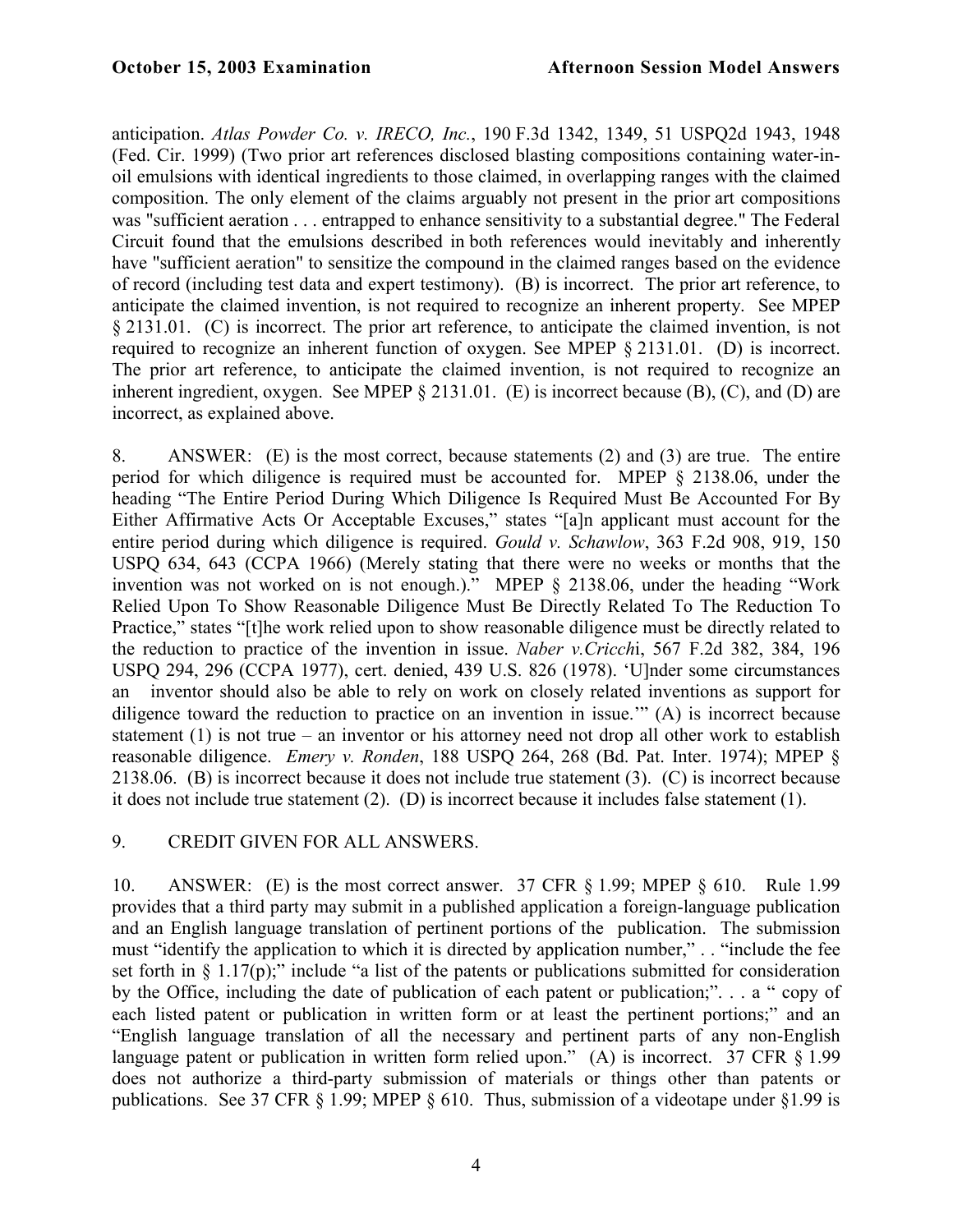not authorized. (B) is incorrect. A third-party submission under 37 CFR 1.99 may not include explanations. See 37 CFR § 1.99(d); MPEP § 610. (C) is incorrect. A third-party submission under 37 CFR 1.99 may not include markings or highlights on the publications. See 37 CFR § 1.99(d); MPEP § 610. (D) is incorrect because a protest cannot be filed in a published application. See 37 CFR § 1.291(a)(1); MPEP 1901.06.

11. ANSWER: (E) is the most correct answer. 35 U.S.C. § 251; 37 CFR § 1.53(f); MPEP § 1403. Filing a broadened reissue application with at least one broadening claim prior to the expiration of the two-year time period set in the statute satisfies the diligence provisions of 35 U.S.C. § 251. The executed reissue oath/declaration and the filing fee may be filed at a later time. According to MPEP § 1403, a reissue application can be granted a filing date without an oath or declaration, or without the filing fee being present. See 37 CFR § 1.53(f). The reissue applicant will be given a period of time to provide the missing parts and to pay the surcharge under 37 CFR § 1.16(e). See MPEP § 1410.01. (A), (B) and (D) are clearly incorrect since the inventors and assignee would be barred from a broadening reissue if filed after the two year period set in the statute. (C) is incorrect since the reissue application was filed without at least one broadening claim prior to the expiration of the two-year time period set in 35 U.S.C. § 251.

12. ANSWER: (C) is the most correct answer. MPEP § 2106(IV)(B)(2)(b)(i), under the heading "Safe Harbors," subheading "Independent Physical Acts (Post-Computer Process Activity)," states that "[e]xamples of this type of statutory process include …[a] method of controlling a mechanical robot which relies upon storing data in a computer that represents various types of mechanical movements of the robot, using a computer processor to calculate positioning of the robot in relation to given tasks to be performed by the robot, and controlling the robot 's movement and position based on the calculated position." (A) is a true statement, and is therefore an incorrect answer. As set forth in MPEP § 2105 a " new mineral discovered in the earth or a new plant found in the wild is not patentable subject matter." (B) is an incorrect answer. As set forth in MPEP  $\S$  2106(IV)(B)(2)(b)(i), under the heading "Safe Harbors," subheading "Manipulation of Data Representing Physical Objects or Activities (Pre-Computer Process Activity)," states that "[e]xamples of claimed processes that do not limit the claimed invention to pre-computing safe harbor include: . . . - selecting a set of arbitrary measurement point values ([*In re*] *Sarkar*, 588 F.2d [1330] at 1331, 200 USPQ [132] at 135)." (D) is an incorrect answer. MPEP § 2106(IV)(B)(2)(b)(i) under the heading "Safe Harbors," subheading "Independent Physical Acts (Post-Computer Process Activity)," states that "[e]xamples of claimed process that do not achieve a practical application include:-step of 'updating alarm limits' found to constitute changing the number value of a variable to represent the result of the calculation (*Parker v. Flook*, 437 U.S.584, 585, 198 USPQ 193, 195 (1978)." (E) is a true statement, and therefore is an incorrect answer. MPEP  $\S$  2106(IV)(B)(1), under the heading "Nonstatutory Subject Matter" states "[*In re*]*Warmerdam,* 33 F.3d [1354,] at 1361, 31 USPQ2d [1754,] at 1760 (claim to a data structure per se held nonstatutory)."

13. ANSWER: (A) is the most correct answer. MPEP § 2113, under the heading "Product-By-Process Claims Are Not Limited To The Manipulations Of The Recited Steps, Only The Structure Implied By The Steps," states "'even though product-by-process claims are limited by and defined by the process, determination of patentability is based on the product itself. The patentability of a product does not depend on its method of production. If the product in the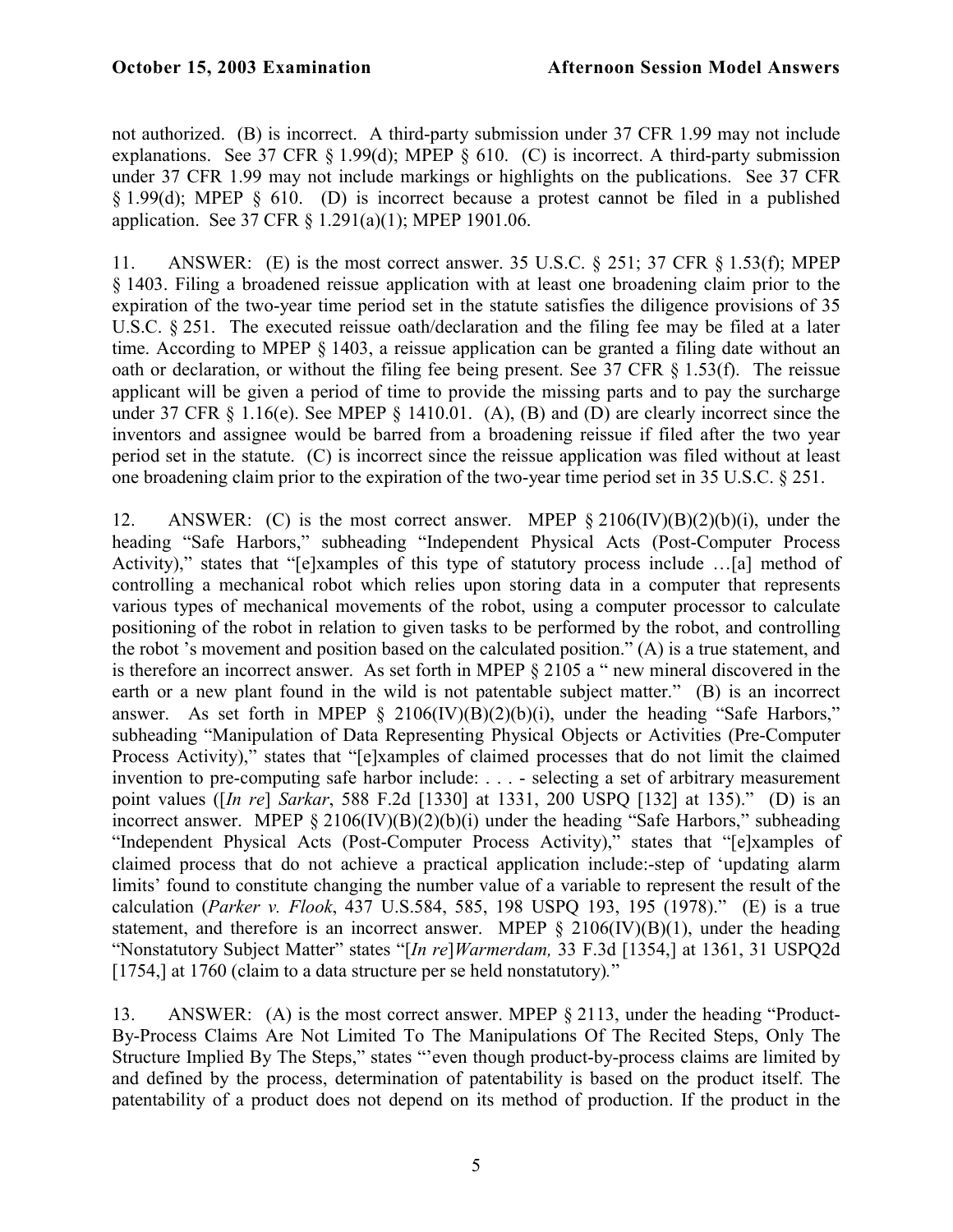product-by-process claim is the same as or obvious from a product of the prior art, the claim is unpatentable even though the prior product was made by a different process.' *In re Thorpe*, 777 F.2d 695, 698, 227 USPQ 964, 966 (Fed. Cir. 1985)." The issue is whether the claimed mixture Y is the same as or obvious over the patented mixture Y. MPEP § 2113, under the heading "Once A Product Appearing To Be Substantially Identical Is Found And A 35 U.S.C. 102/103 Rejection Made, The Burden Shifts To The Applicant To Show An Unobvious Difference," states "[o]nce the examiner provides a rationale tending to show that the claimed product appears to be the same or similar to that of the prior art, although produced by a different process, the burden shifts to applicant to come forward with evidence establishing an unobvious difference between the claimed product and the prior art product. *In re Marosi*, 710 F.2d 798, 802, 218 USPQ 289, 292 (Fed. Cir. 1983)." Evidence that the two processes produce different properties is germane to the issue of patentability of the product-by-process claim. Accordingly, a comparison of the results obtained by conducting the process recited in the claim versus the process used by patent A and which shows that the claimed product exhibits an unexpectedly lower melting point would be a persuasive demonstration that, although the products would appear to be substantially identical, in fact, they are patentably different. Ex parte Gray, 10 USPQ2d 1922 (Bd. Pat. App. & Inter. 1989). Therefore, the best reply to the outstanding rejection would be to argue that the claimed product has an unexpectedly lower melting point and to support that argument with evidence showing that the result of the patent A process is a mixture with higher melting point as compared to the claimed product. (B) is incorrect. The patentability of a product-by-process claim is determined on the basis of product characteristics, not process steps. (C) is incorrect. The declaration is conclusory, as opposed to being factual. Thus, the argument is not supported by facts. As stated in MPEP  $\S$  716.02(c), under the heading "Opinion Evidence," "Although an affidavit or declaration which states only conclusions may have some probative value, such an affidavit or declaration may have little weight when considered in light of all the evidence of record in the application. *In re Brandstadter*, 484 F.2d 1395, 179 USPQ 286 (CCPA 1973)." Thus, the reply in (A) is the most correct answer vis-à-vis (C). (D) like (B), is incorrect for the same reason discussed for (B). (E) is incorrect. Like (C), this reply rightly focuses on product properties. But without the comparative factual evidence to support it, this reply is weaker than one described in  $(A)$ .

14. ANSWER: The correct answer is answer (E). See MPEP § 706.02(f)(1) in general and Example 7 in particular. (A) is not correct as the publication under 35 U.S.C. § 122(b) does have a prior art date under 35 U.S.C. 102(e). (B) and (D) are not correct because March 27, 2002 and December 1, 2000 are not the earliest prior art date under 35 U.S.C. § 102(e). The publication has an earlier prior art date than March 27, 2002 and December 1, 2000 because of its benefit/priority claims to the international application and the provisional application. See MPEP  $\S$  706.02(f)(1). (C) is not correct as it is not a filing date for any application in this question.

15. ANSWER: (C) is the most correct answer. 37 §§ CFR 1.6(d)(3); 1.8(a)(2)(i)(F); 1.495(b); MPEP  $\frac{8}{1893.01(a)(1)}$ , 2nd paragraph. The filing of the copy of the international application and the basic national fee in order to avoid abandonment under 37 CFR § 1.495(b), as appropriate, may not be transmitted by facsimile. See 37 CFR § 1.6(d)(3) and 37 CFR  $§ 1.8(a)(2)(i)(F)$ . (A) is not the most correct answer because facsimile transmission is not permitted in the situations set forth in 37 CFR  $\S$  1.6(d). (B) is not the most correct answer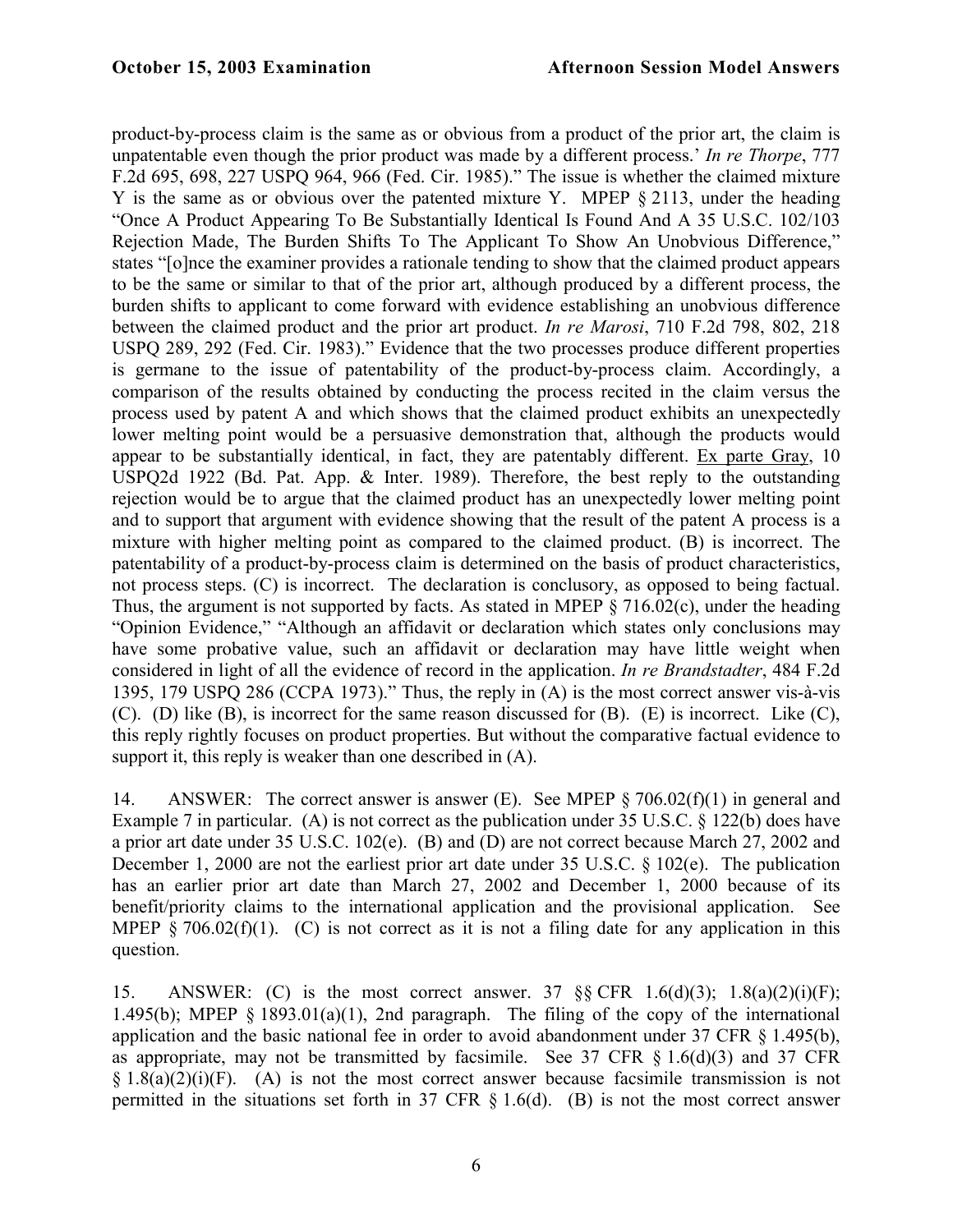because even though an oath or declaration may be submitted by facsimile transmission as set forth in MPEP § 602, the national stage submission was improper for the reasons discussed in (C). (D) is not the most correct answer because (C) is the most complete answer. Facsimile transmissions may not be used to file a copy of the international application necessary to enter the national stage. (E) is not the most correct answer because facsimile transmission may be used to file certain correspondence in PCT applications. See MPEP § 1805.

16. ANSWER: (C) is the most correct answer. The principle in Statement 3, that consideration of inherent properties is part of proper consideration of the invention as a whole, is recited in MPEP § 2141.02, under the heading "Disclosed Inherent Properties Are Part Of 'As A Whole' Inquiry," and in *In re Antonie*, 559 F.2d 618, 620, 195 USPQ 6, 8 (CCPA 1977). (A) is incorrect, because the proper question is whether the invention as a whole, not just the differences, would have been obvious. *See* MPEP § 2141.02, under the heading "The Claimed Invention As A Whole Must Be Considered," (citing *Stratoflex, Inc. v. Aeroquip Corp.*, 713 F.2d 1530, 218 USPQ 871 (Fed. Cir. 1983). (B) is incorrect because an examiner should consider such assertions by an inventor as part of the "subject matter as a whole." *See* MPEP § 2141.02 (citing *In re Sponnoble*, 405 F.2d 578, 585, 160 USPQ 237, 243 (CCPA 1969)). (D) and (E) are incorrect because they include incorrect Statements 1 and/or 2.

17. ANSWER: The correct answer is answer (C). 35 U.S.C. § 102(e); MPEP § 706.02(f). The application publication is a proper reference under 35 U.S.C. 102(e) because it was filed by another prior to the filing date of the invention. See MPEP  $\S 706.02(f)$  et seq. Answer (A) is incorrect. The reference in answer (A) is not a proper reference under 35 U.S.C.  $\S 102(e)$ because its international filing date was prior to November 29, 2000 thereby failing one of the three conditions for a WIPO publication of an international application to be applied under 35 U.S.C. § 102(e). See MPEP § 706(f)(1), under the heading "I. Determine The Appropriate 35 U.S.C. 102(e) For Each Potential Reference By Following The Guidelines, Examples And Flow Charts Set Forth Below," subpart (C), which states "[I]f the potential reference resulted from, or claimed the benefit of, an international application, the following must be determined: (1) If the international application meets the following three conditions: (a) an international filing date on or after November 29, 2000 . . . then the international filing date is a U.S. filing date for prior art purposes under 35 U.S.C. 102(e)." The reference in (B) is not a proper reference under 35 U.S.C. § 102(e) because the reference is not by another. See MPEP § 706.02(f). The reference in (D) is not a proper reference under 35 U.S.C. § 102(e) because 35 U.S.C. § 102(e) refers to patents and patent applications, not journal articles. See MPEP § 706.02(f)(1). (E) is not correct because  $(C)$  is correct and  $(A)$ ,  $(B)$  and  $(D)$  are incorrect.

18. ANSWER: (C) is the most correct answer. See MPEP § 605.04(b), which states "Except for correction of a typographical or transliteration error in the spelling of an inventor's name, a request to have the name changed to the signed version or any other corrections in the name of the inventor(s) will not be entertained...When a typographical or transliteration error in the spelling of an inventor's name is discovered during pendency of an application, a petition is not required, nor is a new oath or declaration under 37 CFR 1.63 needed. The U.S.[PTO] should simply be notified of the error and reference to the notification paper will be made on the previously filed oath or declaration by the Office." (A), (B) and (D) could result in the spelling of Jon's name being corrected in USPTO records, but would do so at a higher cost to applicant,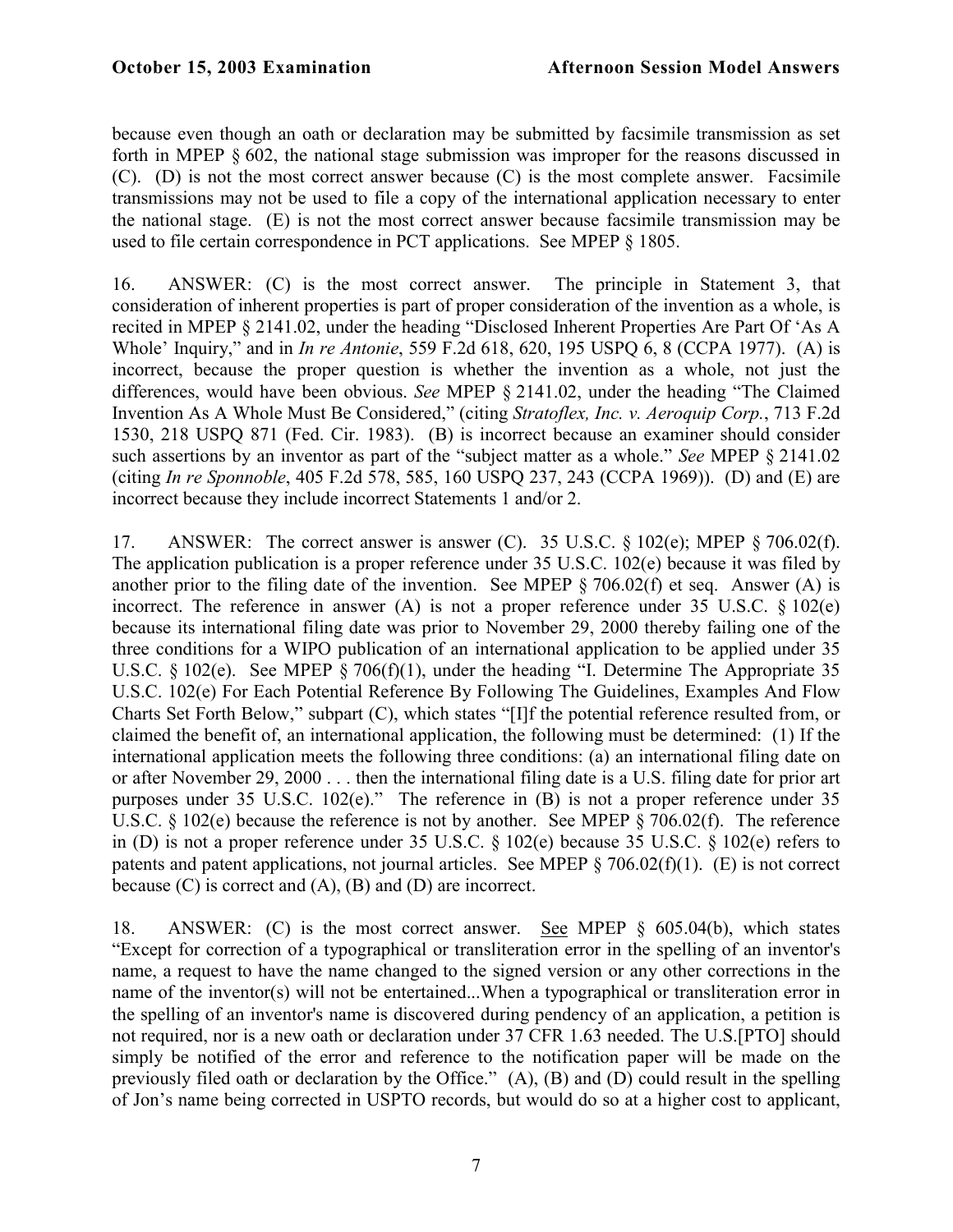and therefore neither one is the most correct answer. Furthermore, (A) is also not correct in that if a request to add John Jones as an inventor was to be filed, another request (and fee) to delete Jon Jones would be required. (B) is wrong because a petition under 37 CFR § 1.182 is not required if the error in the name is a typographical error, and the facts specify that the error in the spelling of "John" as "Jon" is a typographical error. (D) is not correct because not only would filing a continuation create an additional expensive, but filing a new application could also delay examination. (E) is not correct because pursuant to 37 CFR § 1.2, business with the Office is to be conducted in writing, and, even more importantly, because "it is improper for anyone, including counsel, to alter, rewrite, or partly fill in any part of the application, including the oath or declaration, after execution of the oath or declaration by the applicant." MPEP  $\S$  605.04(a).

19. ANSWER: (E) is the most correct answer. MPEP § 2144.06, under the heading "Substituting Equivalents Known For The Same Purpose," states "[i]n order to rely on equivalence as a rationale supporting an obviousness rejection, the equivalency must be recognized in the prior art, and cannot be based on applicant's disclosure or the mere fact that the components at issue are functional or mechanical equivalents. *In re Ruff*, 256 F.2d 590, 118 USPQ 340 (CCPA 1958)." (A) is incorrect. MPEP § 2144, under the heading "Rationale Different From Applicant's Is Permissible," states "[t]he reason or motivation to modify the reference may often suggest what the inventor has done, but for a different purpose or to solve a different problem. It is not necessary that the prior art suggest the combination to achieve the same advantage or result discovered by applicant. *In re Linter*, 458 F.2d 1013, 173 USPQ 560 (CCPA 1972). . . ; *In re Dillon*, 919 F.2d 688, 16 USPQ2d 1897 (Fed. Cir. 1990), cert. denied, 500 U.S. 904 (1991). . . ." (B) is incorrect. MPEP § 2144, under the heading "Rationale May Be In A Reference, Or Reasoned From Common Knowledge In The Art, Scientific Principles, Art-Recognized Equivalents, Or Legal Precedent," states "[t]he rationale to modify or combine the prior art does not have to be expressly stated in the prior art; the rationale may be expressly or impliedly contained in the prior art or it may be reasoned from knowledge generally available to one of ordinary skill in the art, established scientific principles, or legal precedent established by prior case law. *In re Fine*, 837 F.2d 1071, 5 USPQ2d 1596 (Fed. Cir. 1988); *In re Jones*, 958 F.2d 347, 21 USPQ2d 1941 (Fed. Cir. 1992). See also . . . *In re Nilssen*, 851 F.2d 1401, 1403, 7 USPQ2d 1500, 1502 (Fed. Cir. 1988) (references do not have to explicitly suggest combining teachings)." (C) is incorrect. MPEP § 2144.01, quotes *In re Preda*, 401 F.2d 825, 159 USPQ 342, 344 (CCPA 1968) as stating "[i]n considering the disclosure of a reference, it is proper to take into account not only specific teachings of the reference but also the inferences which one skilled in the art would reasonably be expected to draw therefrom." (D) is incorrect. MPEP § 2144.03 under the heading "A. Determine When It Is Appropriate To Take Official Notice Without Documentary Evidence To Support The Examiner's Conclusion," states "[o]fficial notice without documentary evidence to support an examiner's conclusion is permissible only in some circumstances. . . . Official notice unsupported by documentary evidence should only be taken by the examiner where the facts asserted to be well-known, or to be common knowledge in the art are capable of instant and unquestionable demonstration as being well-known. As noted by the court in *In re Ahlert*, 424 F.2d 1088, 1091, 165 USPQ 418, 420 (CCPA 1970), the notice of facts beyond the record which may be taken by the examiner must be 'capable of such instant and unquestionable demonstration as to defy dispute (citing *In re Knapp Monarch Co*., 296 F.2d 230, 132 USPQ 6 (CCPA 1961)."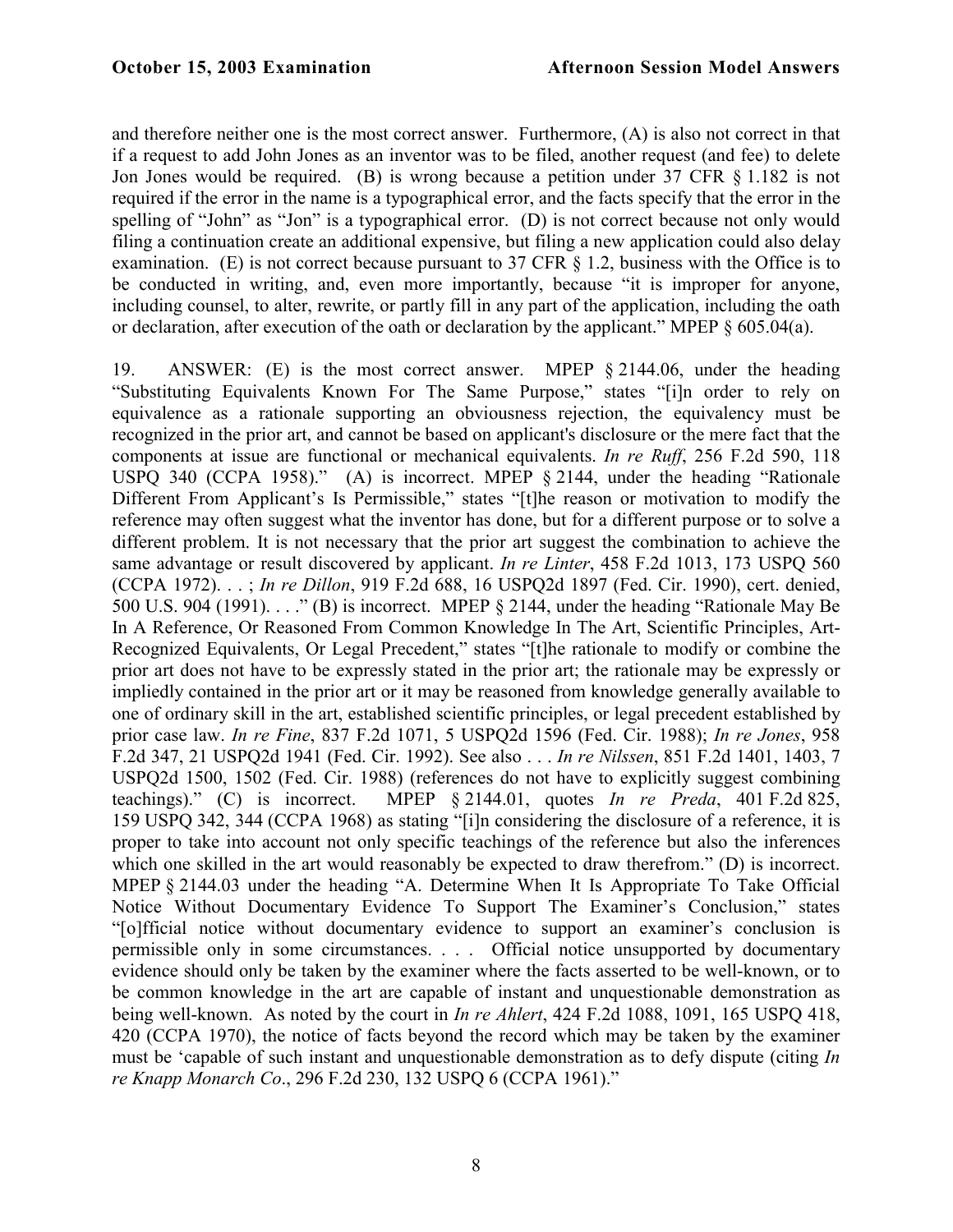20. ANSWER: (C) is the most correct answer. 35 U.S.C. § 302; 37 CFR § 1.552; and MPEP § 2258. MPEP § 2258, under the heading "Prior Patents Or Printed Publications," states "[r]ejections on prior art in reexamination proceedings may only be made on the basis of prior patents or printed publications. Prior art rejections may be based upon the following portions of 35 U.S.C. 102:  $\dots$  (e)." (A), (B), (D) and (E) are incorrect. MPEP § 2258, under the heading "Matters Other Than Patents or Printed Publications," states "[r]ejections will not be based on matters other than patents or printed publications, such as public use or sale, inventorship, 35 U.S.C. 101, fraud, etc. In this regard, see *In re Lanham*, 1 USPQ2d 1877 (Comm'r Pat. 1986), and *Stewart Systems v. Comm'r of Patents and Trademarks*, 1 USPQ2d 1879 (E.D. Va. 1986). A rejection on prior public use or sale, insufficiency of disclosure, etc., cannot be made even if it relies on a prior patent or printed publication. Prior patents or printed publications must be applied under an appropriate portion of 35 U.S.C. 102 and/or 103 when making a rejection." Reexamination is limited to substantially new questions of patentability based on patents and publications.

21. ANSWER: (A) is the most correct answer. 37 CFR § 1.111; MPEP § 714.02. Section 1.111 states in pertinent part: "(a)(1) If the Office action after the first examination (§ 1.104) is adverse in any respect, the applicant or patent owner, … must reply and request reconsideration or further examination, with or without amendment. … (b) In order to be entitled to reconsideration or further examination, the applicant or patent owner must reply to the Office action. The reply by the applicant or patent owner must be reduced to a writing which distinctly and specifically points out the supposed errors in the examiner's action and must reply to every ground of objection and rejection in the prior Office action. The reply must present arguments pointing out the specific distinctions believed to render the claims, including any newly presented claims, patentable over any applied references. …The applicant's or patent owner's reply must appear throughout to be a *bona fide* attempt to advance the application or the reexamination proceeding to final action. A general allegation that the claims define a patentable invention without specifically pointing out how the language of the claims patentably distinguishes them from the references does not comply with the requirements of this section." MPEP § 714.02 states "In all cases where reply to a requirement is indicated as necessary to further consideration of the claims … a complete reply must either comply with the formal requirements or specifically traverse each one not complied with." (B) and (C) are not the most correct answers. 37 CFR § 1.111; MPEP §§ 714.02 and 714.04. Neither reply specifically points out the supposed errors in the examiner's action and neither reply present arguments pointing out how the newly presented claims overcome the rejections. (D) is not the most correct answer. See 37 CFR § 1.114. A request for continued examination can only be made if prosecution of an application is closed. In this question the Office action is a non-final office action. (E) is not the most correct answer since (A) is correct and (B), (D) and (D) are incorrect.

22. ANSWER: (E) is the correct answer. (A) is not in accord the patent laws, rules and procedures as related in the MPEP. Regarding  $(A)$ , MPEP  $\S$  601.05, states ("[i]f an application is filed with an application data sheet correctly setting forth the citizenship of inventor B, and an executed 37 CFR 1.63 declaration setting forth a different incorrect citizenship of inventor B, the Office will capture the citizenship of inventor B found in the application data sheet. Applicant, however, must submit a supplemental oath or declaration under 37 CFR 1.67 by inventor B setting forth the correct citizenship even though it appears correctly in the application data sheet.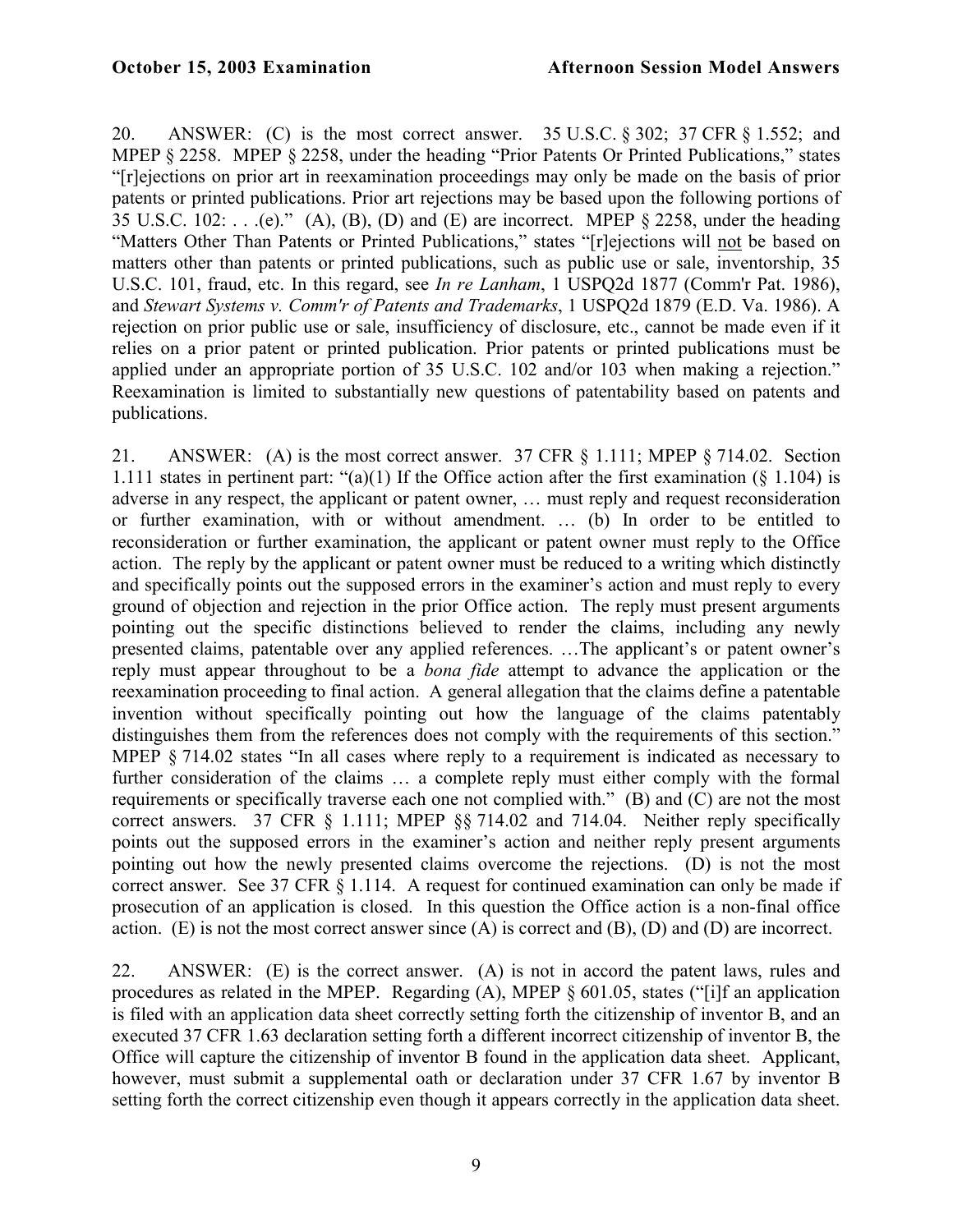… If, however, the error is one of residence, no change would be required (37 CFR 1.76(d)(2))." (B) is not in accord the patent laws, rules and procedures as related in the MPEP. As for (B), MPEP § 602, under the heading "Sole Or Joint Designation," states "[w]hen joint inventors execute separate oaths or declarations, each oath or declaration should make reference to the fact that the affiant is a joint inventor together with each of the other inventors indicating them by name." The examiner should notify the inventors that their oaths or declarations are defective and that new oaths or declarations are required. (C) is incorrect. MPEP  $\S 608.01(n)$ , under the heading "II. Treatment Of Improper Dependent Claims," states "[c]laims which are in improper dependent form for failing to further limit the subject matter of a previous claim should be objected to under 37 CFR 1.75(c) by using form paragraph 7.36." The claim should not be rejected. Further as for (C), MPEP § 608.01(n), under heading "III. Infringement Test," states "[a] dependent claim does not lack compliance with 35 U.S.C. 112, fourth paragraph, simply because there is a question as to (1) the significance of the further limitation added by the dependent claim, or (2) whether the further limitation in fact changes the scope of the dependent claim from that of the claim from which it depends. The test for a proper dependent claim under the fourth paragraph of 35 U.S.C. 112 is whether the dependent claim includes every limitation of the claim from which it depends. The test is not one of whether the claims differ in scope." (D) is not in accord the patent laws, rules and procedures as related in the MPEP. As for (D), MPEP § 609, under heading "(B)(5) Statement Under 37 CFR 1.97(e)," states "[t]he date on the communication by the foreign patent office begins the 3-month period in the same manner as the mailing of an Office action starts a 3-month shortened statutory period for reply . … The date which begins the 3-month period is not the date the communication was received by a foreign associate or the date it was received by a U.S. registered practitioner."

23. ANSWER: (A) or (D) is accepted as correct. As to (A), MPEP § 706.02, under the heading "Reliance Upon Abstracts And Foreign Language Documents In Support Of A Rejection," states "[i]n limited circumstances, it may be appropriate for the examiner to make a rejection in a non-final Office action based in whole or in part on the abstract only without relying on the full text document." In the facts, the "published abstract provides an adequate basis for concluding that claim 1 is *prima facie* obvious under 35 USC 103." As to (D) MPEP § 706.02, under the heading "Reliance Upon Abstracts And Foreign Language Documents In Support Of A Rejection," states "[c]itation of and reliance upon an abstract without citation of and reliance upon the underlying scientific document is generally inappropriate where both the abstract and the underlying document are prior art. See *Ex parte Jones*, 62 USPQ2d 1206, 1208 (Bd. Pat. App. & Int. 2001) (unpublished)." (B) is incorrect. MPEP § 706.02, under the heading "Reliance Upon Abstracts And Foreign Language Documents In Support Of A Rejection," indicates that documents that are not in English can form the basis of a prior art rejection, although they must be translated first in order to make clear the facts that the examiner is relying on. (C) is incorrect. MPEP § 706.02, under the heading "Reliance Upon Abstracts And Foreign Language Documents In Support Of A Rejection," states "[w]hen an abstract is used to support a rejection, the evidence relied upon is the facts contained in the abstract, not additional facts that may be contained in the underlying full-text document." (E) is incorrect. See, e.g., MPEP § 2121.01. Whether a disclosure is enabling is a fact-dependent determination that must be made on a case-by-case basis. Even pictures may constitute an enabling disclosure in some cases (MPEP § 2121.04).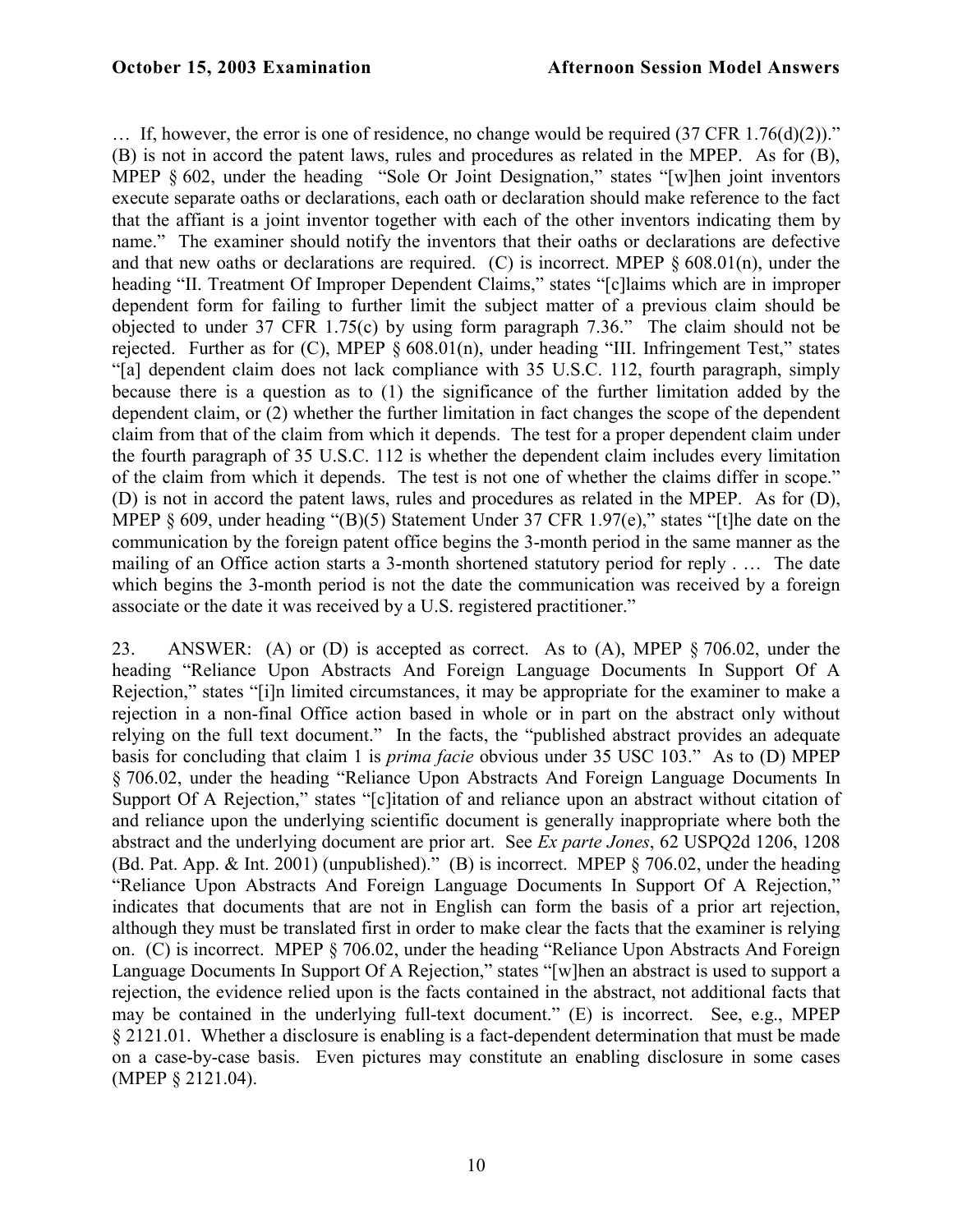24. ANSWER: The filing date of the nonprovisional application, (B), is the correct answer. See MPEP § 201.04(b), which states "[t]he [Uruguay Agreement Round Act] provides a mechanism to enable domestic applicants to quickly and inexpensively file provisional applications. Under the provisions of 35 U.S.C. § 119(e) applicants are entitled to claim the benefit of priority in a given application in the United States. The domestic priority period will not count in the measurement of the 20-year patent term. See 35 U.S.C. 154(a)(3). Thus, domestic applicants are placed on the same footing with foreign applicants with respect to the patent term." A provisional application is filed under 35 U.S.C. § 119(e) and according to 35 U.S.C. § 154(a)(3), such a filing date is not taken into account in determining patent term. Therefore, (A) is incorrect. The fact pattern states that benefit was properly claimed in the international application to both the provisional application and the national application and that the national stage application filed under 35 U.S.C. § 371 claimed benefit to the filing date of the nonprovisional application under 35 U.S.C.  $\S$  120. According to 35 U.S.C.  $\S$  154(a)(2), where an application contains a reference to an earlier filed application or applications under 35 U.S.C. § 120, 121, or 365(c), the patent term ends 20 years from the date on which the earliest such application was filed; in this fact pattern that date would be (B), the filing date of the nonprovisional application. The filing date of the international application, (C), is not correct in view of 35 U.S.C. § 154(a)(2) since the international application claimed the benefit under 35 U.S.C. § 120 to the filing date of the nonprovisional application. The date of commencement of the national stage in the United States, (D), is not correct, since the date of commencement of the national stage in the U.S. is not relevant in the determination of the patent term of a patent issuing form the national stage of the international application. Furthermore, as noted in (B) above, since the international application claims the benefit under 35 U.S.C. §120 to the nonprovisional application, the patent term of the patent issuing from the national stage is measured from the filing date of the nonprovisional application. Finally, the issue date, (E), is not correct, because in 1994, 35 U.S.C. § 154 was amended to provide that for applications filed on or after June 8, 1995, the term of a patent begins on the date the patent issues and ends on the date that is twenty years from the date on which the application for the patent was filed in the United States or, of the application contains a specific reference to an earlier filed application or applications under 35 U.S.C. § 120, 121, or 365(c), twenty years from the filing date of the earliest of such application(s).

25. ANSWER: (E) is the most correct answer. Both (A) and (C) are correct. MPEP § 2163.01, under the heading "Support For The Claimed Subject Matter In The Disclosure," states that "[I]f the examiner concludes that the claimed subject matter is not supported [described] in an application as filed, this would result in a rejection of the claim on the ground of a lack of written description under 35 U.S.C. 112, first paragraph, or denial of the benefit of filing date of a previously filed application." (B) is incorrect. MPEP § 2163.01 states that unsupported claims "should not be rejected or objected to on the ground of new matter. As framed by the court in *In re Rasmussen*, 650 F.2d 1212, 211 USPQ 323 (CCPA 1981), the concept of new matter is properly employed as a basis for objection to amendments to the abstract, specification or drawings attempting to add new disclosure to that originally presented." (D) is incorrect because (B) is incorrect.

26. ANSWER: (B) is the most correct answer. MPEP § 715, under the heading "Situations Where 37 CFR 1.131 Affidavits or Declarations Can Be Used," provides that an affidavit under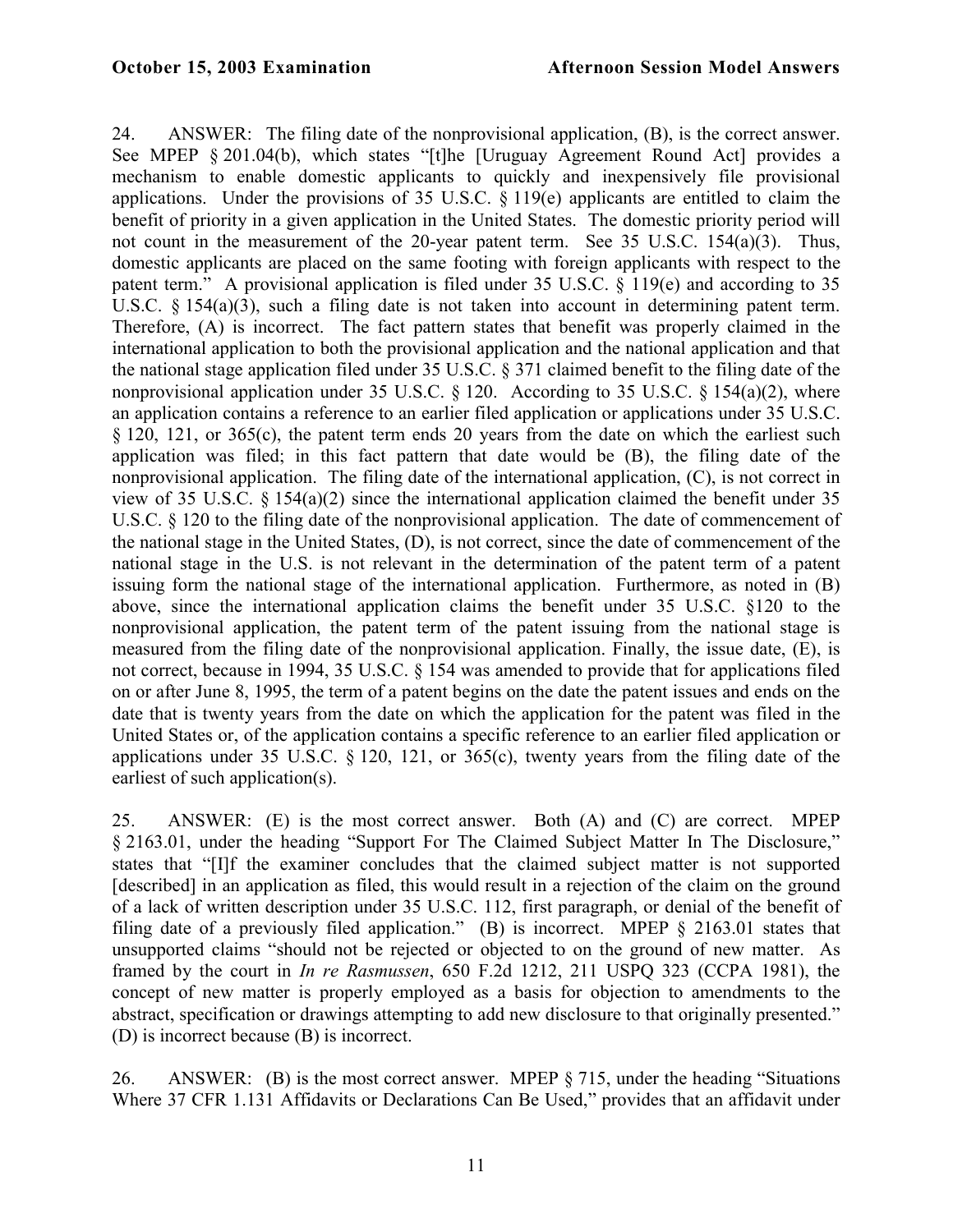37 CFR § 1.131 may be used to antedate a reference that qualifies as prior art under 35 U.S.C. § 102(a) but not 35 U.S.C. § 102(b). Also, MPEP § 716 provides that objective evidence traversing a rejection may be presented in a timely submitted affidavit under 37 CFR § 1.132. As for (A), an affidavit under 37 CFR § 1.131 would not serve any useful purpose in those situations. See MPEP § 715. Regarding (C), an affidavit under 37 CFR § 1.131 would be inappropriate. See MPEP § 715, under the heading "Situations Where 37 CXFR 1.131 Affidavits or Declarations Are Inappropriate." As for (D) and (E), a reply including affidavits under 37 CFR § 1.131 and 37 CFR § 1.132 normally would be considered untimely under the circumstances set forth in those answers. See 37 CFR §§ 1.116, 1.192(a) and 1.195. Also, see MPEP  $\S$  715.09 and 716.01. Consequently, (B) is the most correct answer.

27. ANSWER: (E) is the most correct answer. As set forth in MPEP § 2133.03(b), under the heading "I The Meaning Of 'Sale'," subheading "A Sale of Rights Is Not a Sale of the Invention and Will Not in Itself Bar a Patent," "[a]n assignment or sale of the rights, such as patent rights, in the invention is not a sale of 'the invention' within the meaning of section 102(b). The sale must involve the delivery of the physical invention itself. *Moleculon Research Corp. v. CBS, Inc*., 793 F.2d 1261, 1265, 229 USPQ 805, 809 (Fed. Cir. 1986)." (A) is incorrect because it is within the scope of "on sale" as it is used in 35 U.S.C. § 102(b). MPEP § 2133.03(b), under the heading "I. The Meaning Of 'Sale'," subheading "A. Conditional Sale May Bar a Patent," states "[a]n invention may be deemed to be 'on sale' even though the sale was conditional. The fact that the sale is conditioned on buyer satisfaction does not, without more, prove that the sale was for an experimental purpose. *Strong v. General Elec. Co.*, 434 F.2d 1042, 1046, 168 USPQ 8, 12 (5th Cir. 1970)." (B) is incorrect because it is within the scope of "on sale" as it is used in 35 U.S.C. § 102(b). MPEP § 2133.03(b), under the heading "I. The Meaning Of 'Sale'," subheading "Nonprofit Sale May Bar a Patent," states "[a] 'sale' need not be for profit to bar a patent. If the sale was for the commercial exploitation of the invention, it is 'on sale' within the meaning of 35 U.S.C. 102(b). *In re Dybel*, 524 F.2d 1393, 1401, 187 USPQ 593, 599 (CCPA 1975) ('Although selling the devices for a profit would have demonstrated the purpose of commercial exploitation, the fact that appellant realized no profit from the sales does not demonstrate the contrary.'). (C) is incorrect because it is within the scope of "on sale" as it is used in 35 U.S.C. § 102(b). MPEP § 2133.03(b), under the heading "I. The Meaning Of 'Sale'," subheading "A Single Sale or Offer To Sell May Bar a Patent," states "[e]ven a single sale or offer to sell the invention may bar patentability under 35 U.S.C. 102(b). *Consolidated Fruit-Jar Co. v. Wright*, 94 U.S. 92, 94 (1876); *Atlantic Thermoplastics Co. v. Faytex Corp*., 970 F.2d 834, 836-37, 23 USPQ2d 1481, 1483 (Fed. Cir. 1992).*"* (D) is incorrect because it is within the scope of "on sale" as it is used in 35 U.S.C. § 102(b). MPEP § 2133.03(b) quotes *Group One, Ltd. v. Hallmark Cards, Inc.,* 254 F.2d 1041, 1047, 59 USPQ2d 1121, 1126 (Fed. Cir. 2001) as stating "As a general proposition, we look to the Uniform Commercial Code ('UCC') to define whether … a communication or series of communications rises to the level of a commercial offer for sale."

28. ANSWER: (B). 37 CFR § 1.83(a); MPEP §§ 608.01(l) and 706.03(o). MPEP § 608.01(l) states "[w]here subject matter not shown in a drawing…is claimed in the specification as filed, and such original claim itself constitutes a clear disclosure of this subject matter, then the claim should be treated on its merits, and requirement made to amend the drawing and description to show this subject matter…It is the drawing…that [is] defective, not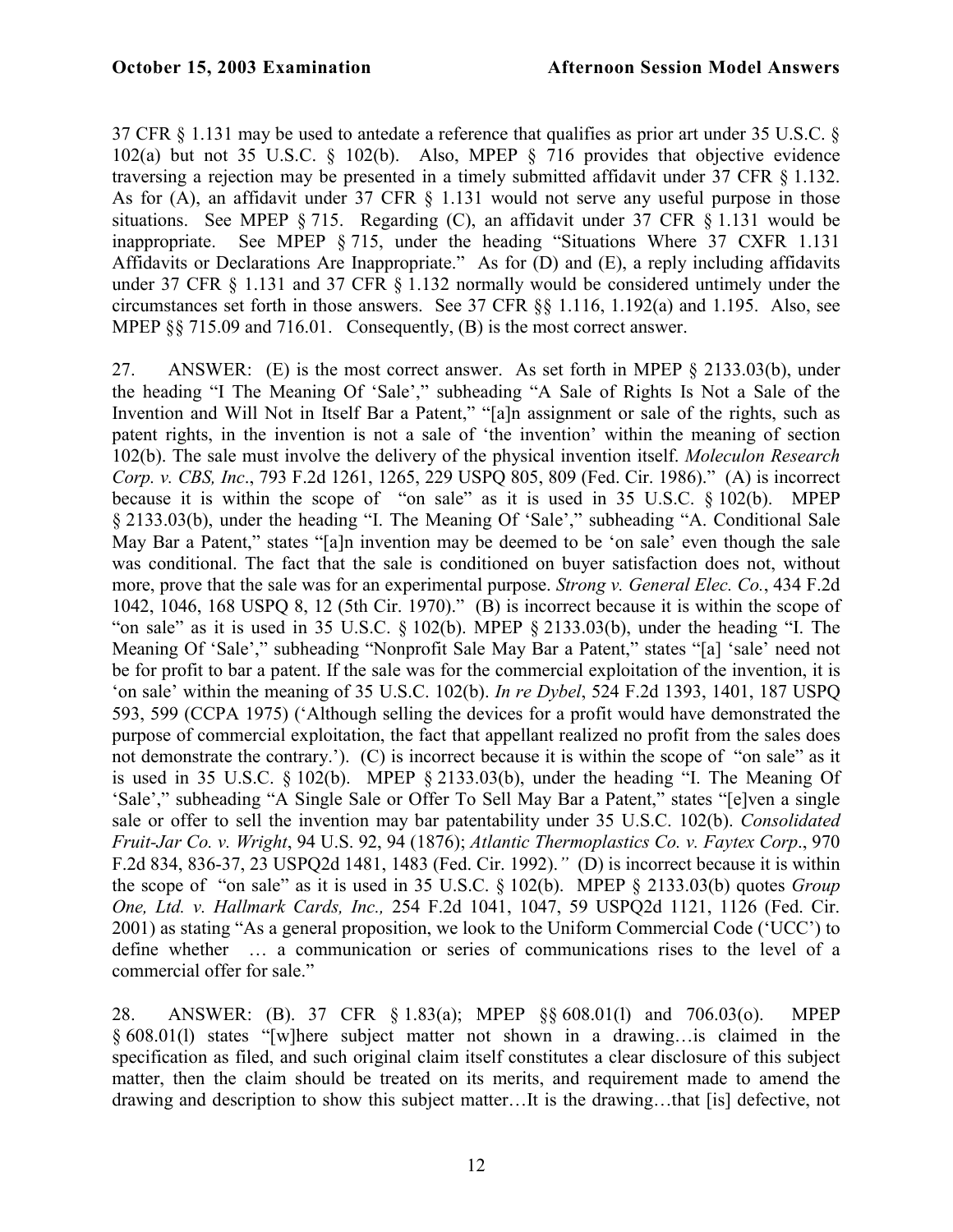the claim. It is, of course, to be understood that this disclosure in the claim must be sufficiently specific and detailed to support the necessary amendment of the drawing..." MPEP  $\S 608.02$ (d) and 706.03(o). MPEP § 706.03(o), state "[i]f subject matter capable of illustration is originally claimed and it is not shown in the drawing, the claim is not rejected but applicant is required to add it to the drawing. See MPEP  $\S 608.01(1)$ ." (A), (C), and (D) are incorrect. See the foregoing quotation from MPEP  $\S$  706.03(o). (A) and (C) also are incorrect because objections to drawings are petitionable, not appealable. MPEP §§ 608.02, under the heading "Receipt of Drawing After Filing Date," and 1002. (D) is incorrect because the petition, filed more than six months after the final rejection, is not timely. A timely petition would be filed within two months from the mailing date of the action or notice from which relief is requested. See 35 U.S.C. § 133; 37 CFR §§ 1.181(f), 1.134 and 1.135(a); and MPEP § 710.01. (E) is incorrect because (B) is correct.

29. ANSWER: The correct answer is (C). See 35 U.S.C. § 172; MPEP § 1504.02. 35 U.S.C. § 172 provides that the time specified in 35 U.S.C. 102(d) shall be six months in the case of designs. Thus, to avoid a statutory bar under 35 U.S.C. § 102(d), the U.S. design patent application must be made within six months of the foreign filing, *i.e.*, by August 6, 2003. MPEP § 1504.02 states "[r]egistration of a design abroad is considered to be equivalent to patenting under 35 U.S.C. 119(a)-(d) and 35 U.S.C. 102(d), whether or not the foreign grant is published. (See *Ex parte Lancaster*, 151 USPQ 713 (Bd. App. 1965); *Ex parte Marinissen*, 155 USPQ 528 (Bd. App. 1966); *Appeal No. 239-48*, Decided April 30, 1965, 151 USPQ 711, (Bd. App. 1965); *Ex parte Appeal decided September 3, 1968*, 866 O.G. 16 (Bd. App. 1966). The basis of this practice is that if the foreign applicant has received the protection offered in the foreign country, no matter what the protection is called ('patent,' 'Design Registration,' etc.), if the United States application is timely filed, a claim for priority will vest. If, on the other hand, the U.S. application is not timely filed, a statutory bar arises under 35 U.S.C. 102(d) as modified by 35 U.S.C. 172. In order for the filing to be timely for priority purposes and to avoid possible statutory bars, the U.S. design patent application must be made within 6 months of the foreign filing." (A) and (B) are incorrect because they are after the six month period. (D) is not correct because it is not the latest date for filing as required by the question. (E) is not correct because answer (C) is correct.

30. ANSWER: (A) is the correct answer. MPEP (8th Ed.) § 715.07, under the heading "Facts and Documentary Evidence" states that "The essential thing to be shown under 37 CFR 1.131 is priority of invention and this may be done by any satisfactory evidence of the fact. FACTS, not conclusions, must be alleged. Evidence in the form of exhibits may accompany the affidavit or declaration. ... The affidavit or declaration must state FACTS and produce such documentary evidence and exhibits in support thereof as are available to show conception and completion of invention in this country or in a NAFTA or WTO member country (MPEP § 715.07(c)) at least the conception being at a date prior to the effective date of the reference. ... In general, proof of actual reduction to practice requires a showing that the apparatus actually existed and worked for its intended purpose." Here, the co-inventors admit, and the documentary exhibits relied upon demonstrate that they failed to reduce the claimed invention to practice prior to the publication date of the Bell and Watson reference. It is also apparent that due to the lack of an antenna in the cell phone described in Smith's and Jones's declarations and journal article, that the cell phone which was reduced to practice prior to the publication date of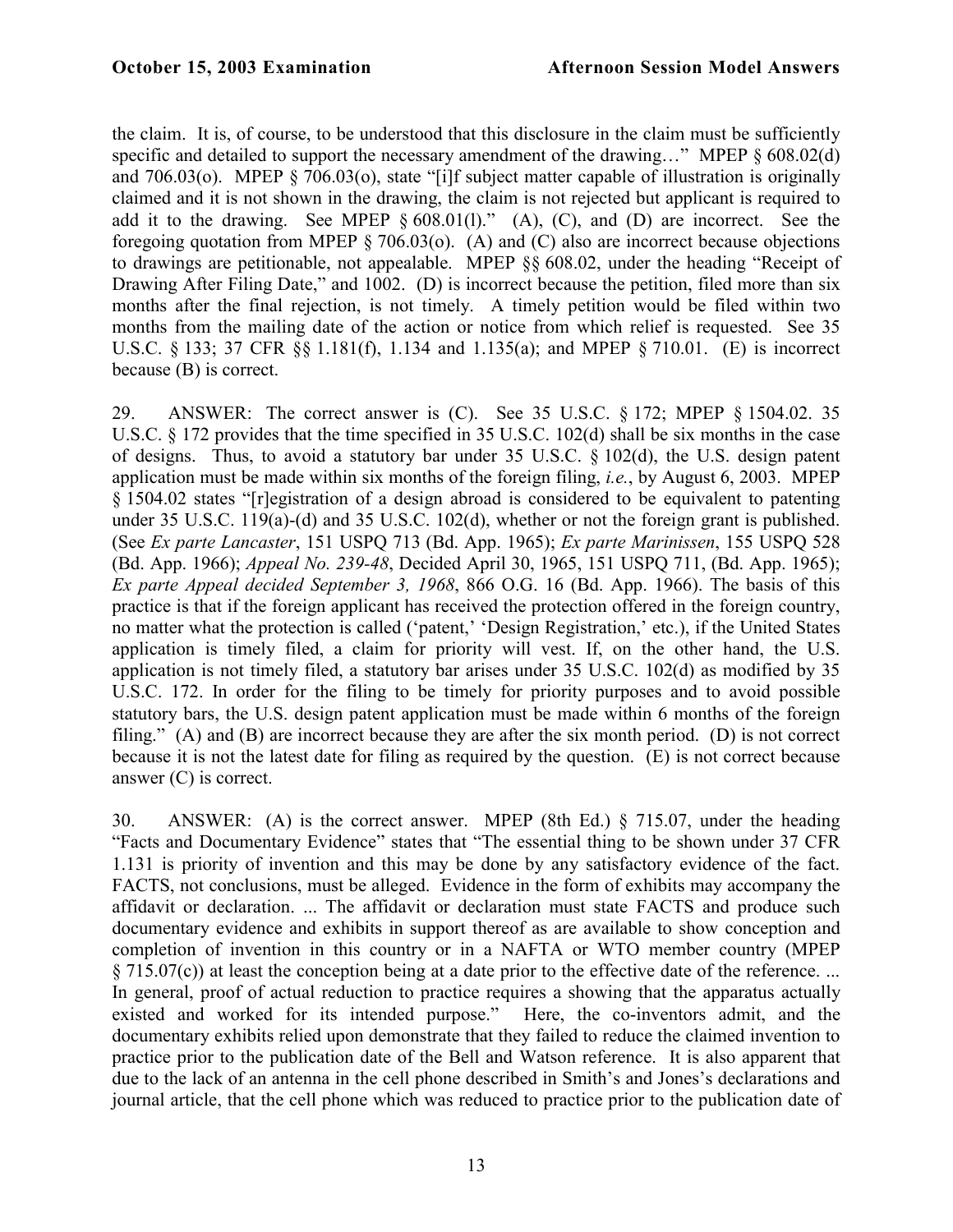the Bell and Watson article would not have worked for its intended purpose. Accordingly, the examiner should maintain the rejection and make it final. (B) and (C) are incorrect choices since the evidence of record shows that Smith and Jones are unable to overcome the prior art. (D) is wrong because an original copy of the published figure which shows that Smith and Jones were not in possession of the claimed invention prior to Bell and Watson publication cannot help their case. (E) is incorrect because prior art under 102(a) is not a statutory bar.

31. ANSWER: (A) is the most correct answer. 35 U.S.C. § 111; 37 CFR § 1.53; MPEP § 601.01 As provided in 37 CFR § 1.53(f) and MPEP § 601.01(a), the oath or declaration for an application filed under 37 CFR 1.53(b) can be submitted after the filing date. (B), (C), (D) and (E) are incorrect. 37 CFR § 53(b); MPEP § 601.01. 37 CFR § 1.53(b) provides that a filing date is granted on the date on which a specification as prescribed by 35 U.S.C. § 112 containing a description pursuant to  $\S$  1.71 and at least one claim pursuant to  $\S$  1.75, and any drawing required by  $\S$  1.81(a) are filed in the Office. Thus, (B), (C), (D) and (E) are needed to obtain a filing date.

32. ANSWER: (E) is the most correct answer. MPEP § 410 states that the certification requirement set forth in 37 CFR § 10.18(b) "has permitted the USPTO to eliminate the separate verification requirement previously contained in 37 CFR …1.48 [correction of inventorship in a patent application], …1.55 [claim for foreign priority], …1.102 [petition to make an application special], [and] ... 1.125 [substitute specification]."

33. ANSWER: (E) is the most correct answer. MPEP §§ 2141, 2142, 2143 and 2143.01. Regarding (C) MPEP 2142 under the heading "ESTABLISHING A *PRIMA FACIE* CASE OF OBVIOUSNESS," states "To establish a *prima facie* case of obviousness, three basic criteria must be met. First, there must be some suggestion or motivation, either in the references themselves or in the knowledge generally available to one of ordinary skill in the art, to modify the reference or to combine reference teachings. Second, there must be a reasonable expectation of success. Finally, the prior art reference (or references when combined) must teach or suggest all the claim limitations. The teaching or suggestion to make the claimed combination and the reasonable expectation of success must both be found in the prior art, and not based on applicant's disclosure. *In re Vaeck*, 947 F.2d 488, 20 USPQ2d 1438 (Fed. Cir. 1991). See MPEP § 2143 for decisions pertinent to each of these criteria." MPEP § 2143 states the same criteria, and further "The teaching or suggestion to make the claimed combination and the reasonable expectation of success must both be found in the prior art, not in applicant's disclosure. *In re Vaeck*, 947 F.2d 488, 20 USPQ2d 1438 (Fed. Cir. 1991)." Regarding motivation, MPEP 2143.01 states "Obviousness can only be established by combining or modifying the teachings of the prior art to produce the claimed invention where there is some teaching, suggestion, or motivation to do so found either explicitly or implicitly in the references themselves or in the knowledge generally available to one of ordinary skill in the art. 'The test for an implicit showing is what the combined teachings, knowledge of one of ordinary skill in the art, and the nature of the problem to be solved as a whole would have suggested to those of ordinary skill in the art.' *In re Kotzab,* 217 F.3d 1365, 1370, 55 USPQ2d 1313, 1317 (Fed. Cir. 2000). See also *In re Fine*, 837 F.2d 1071, 5 USPQ2d 1596 (Fed. Cir. 1988); *In re Jones*, 958 F.2d 347, 21 USPQ2d 1941 (Fed. Cir. 1992)." The examiner has not shown any suggestion or motivation, either in the prior art or in the knowledge generally available to one of ordinary skill in the art, to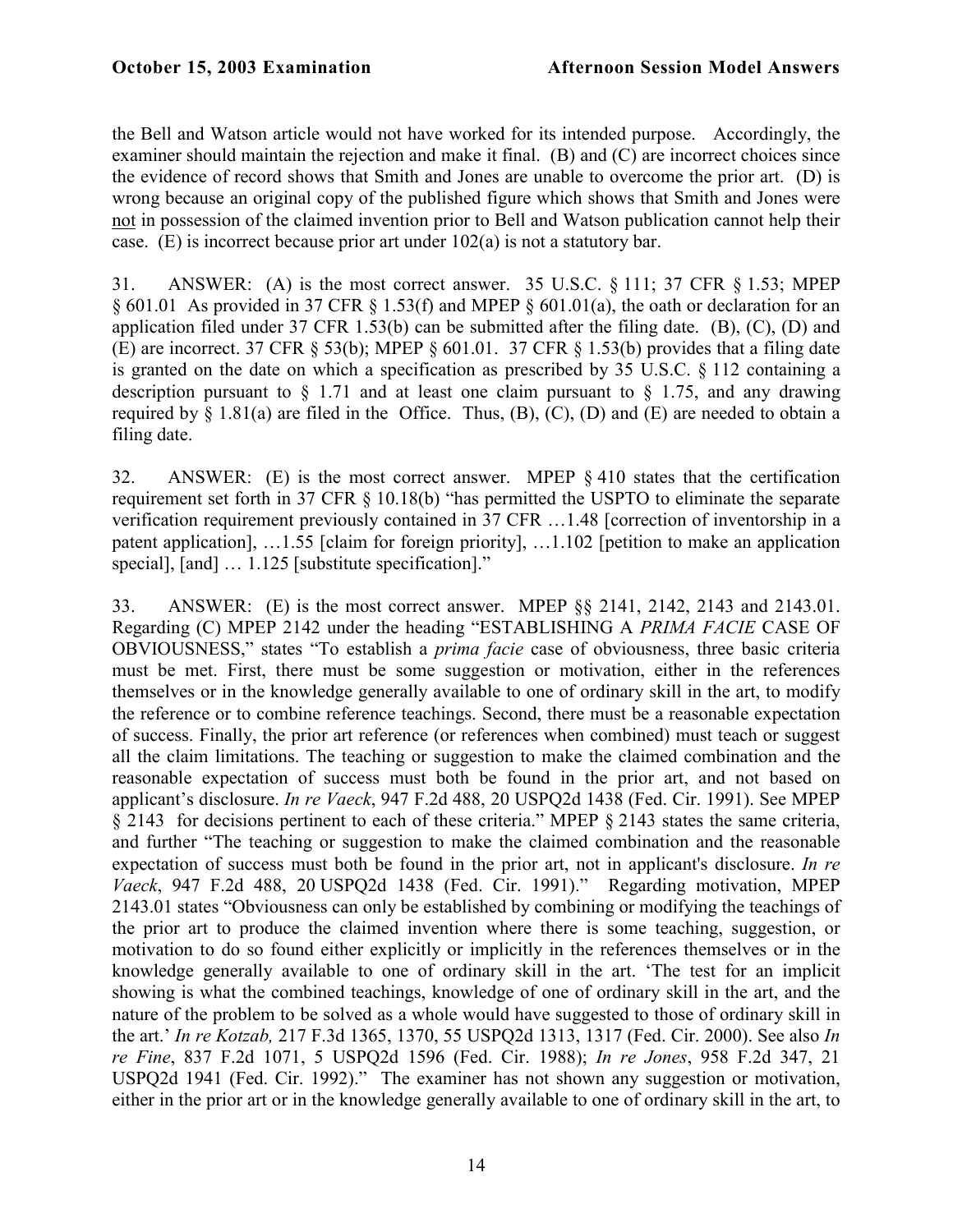modify the known plastic composition. Regarding (D) MPEP § 2142 states "The examiner bears the initial burden of factually supporting any *prima facie* conclusion of obviousness. If the examiner does not produce a *prima facie* case, the applicant is under no obligation to submit evidence of nonobviousness. If, however, the examiner does produce a *prima facie* case, the burden of coming forward with evidence or arguments shifts to the applicant who may submit additional evidence of nonobviousness, such as comparative test data showing that the claimed invention possesses improved properties not expected by the prior art." (E) is the most correct answer since it addresses both issues raised by the examiner, obviousness and evidence of improved results. (C) alone is incorrect inasmuch as it does not address the examiner's comments regarding improved results. (D) alone incorrect because it does not address the examiner's burden of presenting a *prima facie* case of obviousness. (A) is not correct. MPEP § 2129. Admissions by applicant can be used as prior art. (B) is not correct. MPEP § 2144. It is not necessary for a finding of obviousness that prior art be combined for the same advantage or result as applicant.

34. ANSWER: (A) is the most correct answer. See MPEP § 512, which states "The Certificate of Mailing procedure does not apply to papers mailed in a foreign country." (B) is not correct. See MPEP § 512. Certificate of transmission procedure applies to correspondence transmitted to the Office from a foreign country and an amendment is not prohibited from being transmitted by facsimile and is not precluded from receiving the benefits under 37 CFR § 1.8. (C) is not correct. See MPEP § 609, subsection "Time for Filing." An IDS will be considered to have been filed on the date of mailing if accompanied by a properly executed certificate of mailing or facsimile transmission under 37 CFR § 1.8. (D) is not correct. See MPEP § 706.07(h) Comparison Chart. An RCE is entitled to the benefit of a certificate of mailing or transmission under 37 CFR § 1.8. (E) is not correct. See MPEP § 1206. An appeal brief is entitled to the benefit of a certificate of mailing or transmission under 37 CFR § 1.8 because it is required to be filed in the Office within a set time period which is 2 months from the date of appeal.

35. ANSWER: (A) is the correct answer. See MPEP § 716.10, which states "Under certain circumstances an affidavit or declaration may be submitted which attempts to attribute an activity, a reference or part of a reference to the applicant. If successful, the activity or the reference is no longer applicable. . . . An uncontradicted 'unequivocal statement' from the applicant regarding the subject matter disclosed in an article, patent, or published application will be accepted as establishing inventorship. *In re DeBaun*, 687 F.2d 459, 463, 214 USPQ 933, 936 (CCPA 1982)." (B) is insufficient in the absence of "objective evidence that an art recognized problem existed in the art for a long period of time without solution." MPEP § 716.04 under heading "THE CLAIMED INVENTION MUST SATISFY A LONG-FELT NEED WHICH WAS RECOGNIZED, PERSISTENT, AND NOT SOLVED BY OTHERS." Regarding (C), *see* MPEP § 716.06: "[M]ore than the mere fact of copying is necessary to make that action significant because copying may be attributable to other factors such as a lack of concern for patent property or contempt for the patentees ability to enforce the patent. *Cable Electric Products, Inc. v. Genmark, Inc.,* 770 F.2d 1015, 226 USPQ 881 (Fed. Cir. 1985)." (D) is insufficient in the absence of evidence demonstrating that the sales are attributable to the technical merits of the invention rather than to other factors, such as "heavy promotion or advertising, shift in advertising, consumption by purchasers normally tied to applicant or assignee, or other business events extraneous to the merits of the claimed invention, etc. *In re*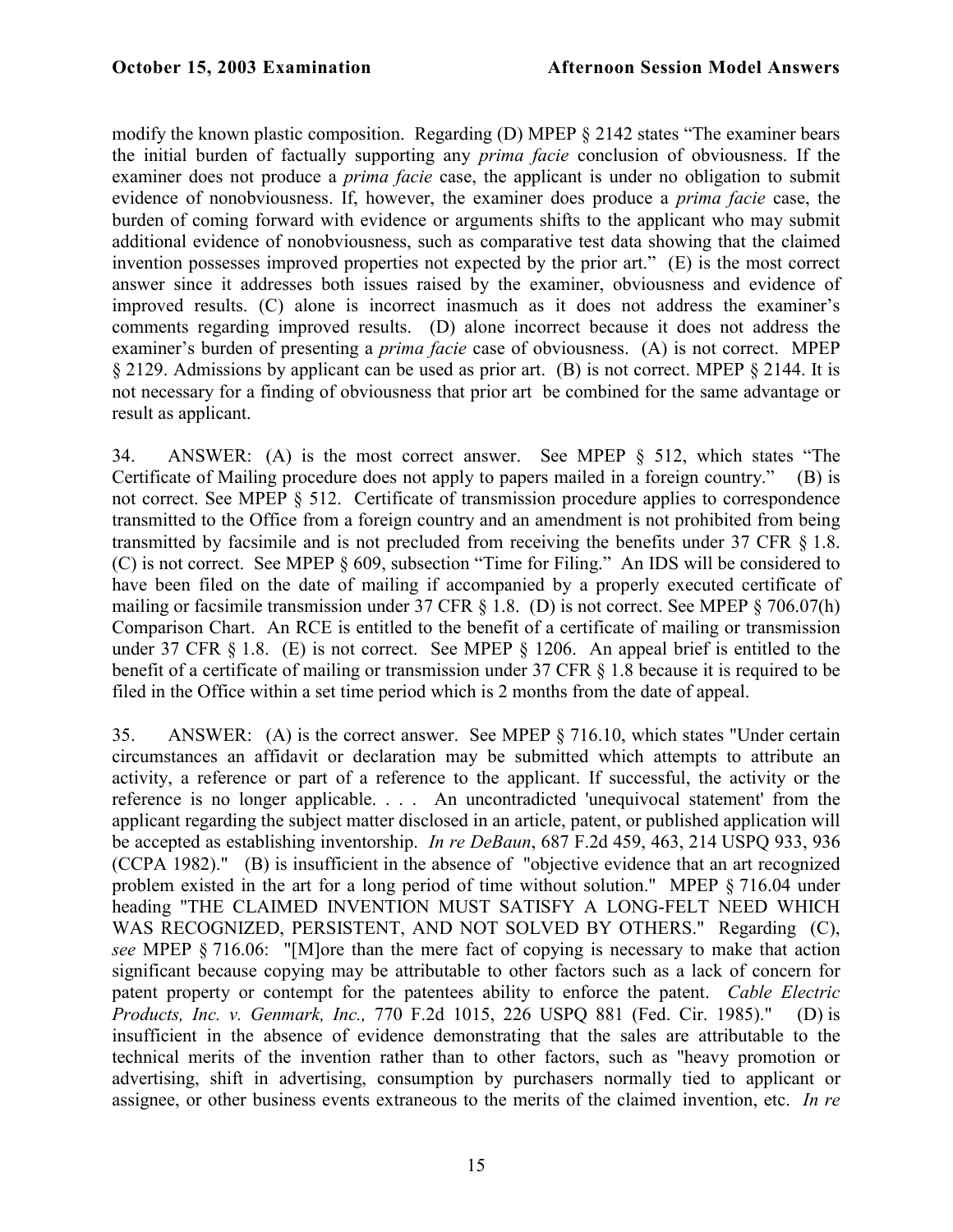*Mageli*, 470 F.2d 1380, 176 USPQ 305 (CCPA 1973) (conclusory statements or opinions that increased sales were due to the merits of the invention are entitled to little weight); *In re Noznick*, 478 F.2d 1260, 178 USPQ 43 (CCPA 1973)." MPEP § 716.03(b) under heading "COMMERCIAL SUCCESS MUST BE DERIVED FROM THE CLAIMED INVENTION." (E) is incorrect because (A) is correct.

36. ANSWER: The correct answer is (E), "None of the above." (A) is incorrect because the G patent is a 35 U.S.C. § 102(b) statutory bar. See MPEP § 715 under heading "Situations Where 37 CFR 1.131 Affidavits Or Declarations Are Inappropriate," states "(A) Where the reference publication date is more than 1 year prior to applicant's or patent owner's effective filing date. Such a reference is a 'statutory bar' under 35 U.S.C. 102(b) as referenced in 37 CFR 1.131(a)(2)." (B) is incorrect because 37 CFR § 1.131 expressly provides that prior invention may not be established under the rule "if the rejection is based upon a U.S. patent or U.S. patent application publication of a pending or patented application to another or others which claims the same patentable invention as defined in 37 CFR 1.601(n)." 37 CFR § 1.131(a)(1). Regarding (C), see MPEP § 715, under heading " Situations Where 37 CFR 1.131 Affidavits Or Declarations Are Inappropriate," which states "(G) Where applicant has clearly admitted on the record that subject matter relied on in the reference is prior art. In this case, that subject matter may be used as a basis for rejecting his or her claims and may not be overcome by an affidavit or declaration under 37 CFR 1.131. *In re Hellsund*, 474 F.2d 1307, 177 USPQ 170 (CCPA 1973*); In re Garfinkel*, 437 F.2d 1000, 168 USPQ 659 (CCPA 1971*); In re Blout*, 333 F.2d 928, 142 USPQ 173 (CCPA 1964*); In re Lopresti*, 333 F.2d 932, 142 USPQ 177 (CCPA 1964)." Regarding (D), see MPEP § 715, under heading, " Situations Where 37 CFR 1.131 Affidavits Or Declarations Are Inappropriate," which states "(C) Where the reference is a foreign patent for the same invention to applicant or patent owner or his or her legal representatives or assigns issued prior to the filing date of the domestic application or patent on an application filed more than 12 months prior to the filing date of the domestic application. See 35 U.S.C. 102(d)."

37. ANSWER: (D) is most correct answer. As explained at MPEP § 2107.02, II, B, under the heading "No Statement of Utility for the Claimed Invention in the Specification Does Not Per Se Negate Utility," the fact that a specification does not contain a statement of utility for the claimed invention does not *per se* negate utility. This is because a claimed invention may have a well-established utility, and an invention has a well-established utility if (i) a person of ordinary skill in the art would immediately appreciate why the invention is useful based on the characteristics of the invention and (ii) the utility is specific, substantial, and credible. In this case, the declarations specify a specific substantial and credible utility and explain why the declarants (*i.e*., persons of ordinary skill in the art) would immediately appreciate that the applicant's claimed composition would possess this utility. (A) is incorrect. A lack of utility deficiency under 35 U.S.C. § 101 also creates a lack of utility deficiency under the first paragraph of 35 U.S.C. § 112 as fully explained at MPEP § 2107.01, under the heading "IV. Relationship Between 35 U.S.C. 112, First Paragraph, And 35 U.S.C. 101." (B) is not the most correct answer. 35 U.S.C. § 101 (and the first paragraph of 35 U.S.C. § 112) requires that the utility be specific. Therefore, the disclosure of a general utility such as "useful biological" properties does not satisfy this requirement as fully explained at MPEP § 2107.01, under the heading "I. Specific And Substantial Requirements." Response (C) also would not be persuasive since the rejection is based on the fact that the applicant's specification fails to identify any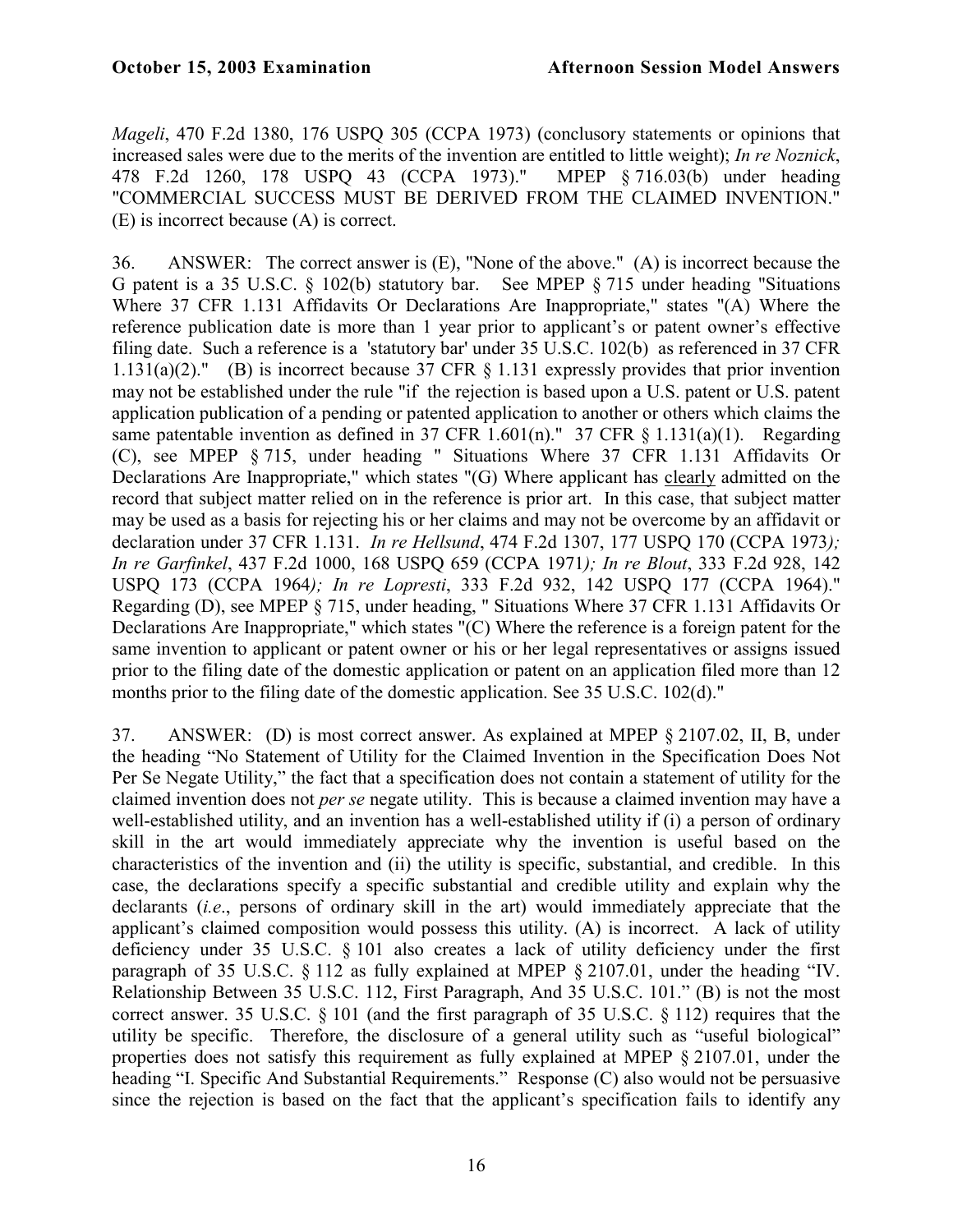specific and substantial utility for the claimed composition or fails to disclose enough information about the invention to make its usefulness immediately apparent to those familiar with the technological field of the invention. This is explained at MPEP § 2107.01. The fact that the claimed composition has unambiguously proven to be useful for curing a form of cancer previously thought to be incurable does not negate these specification deficiencies. That is, notwithstanding this unambiguous proof, the fact remains that the applicant's specification fails to identify any specific and substantial utility for the composition. Moreover, it is clear that the specification would not make this specific usefulness immediately apparent to those familiar with the technological field of the composition since the cancer was previously thought to be incurable. Finally, response (E) also would not be persuasive. Under current USPTO policy and procedure, the examiner is not required to present evidence in support of a rejection based on lack of utility where, as here, the specification does not identify a specific, substantial and credible utility and does not appear to provide sufficient information such that a well-established utility would be apparent to a person with ordinary skill in the art. See MPEP § 2107, under the heading "II. Examination Guidelines For The Utility Requirement."

38. ANSWER: (E) is the most correct answer. MPEP §§ 306 and 307. MPEP § 306 states, "In the case of a division or continuation application, a prior assignment recorded against the original application is applied to the division or continuation application because the assignment recorded against the original application gives the assignee rights to the subject matter common to both applications." MPEP § 307 states, "Irrespective of whether the assignee participates in the prosecution of the application, the patent issues to the assignee if so indicated on the Issue Fee Transmittal form PTOL-85B. Unless an assignee's name and address are identified in item 3 of the Issue Fee Transmittal form PTOL-85B, the patent will issue to the applicant. Assignment data printed on the patent will be based solely on the information so supplied." A new assignment document need not be recorded for a divisional or continuation application where the assignment recorded in the parent application remains the same. Accordingly, (A), (B) and (D) are incorrect. In addition, (A), (B) and (D) are incorrect because unless an assignee's name and address are identified in item 3 of PTOL-85B, the patent will issued to the applicant and the assignee information, even if recorded, will not appear on the patent. (C) is incorrect for the same reason. (B) is also incorrect. Assignment data is reflected on the filing receipt, PAIR, or a patent application publication when applicant includes assignment information for purposes of publication of the application on the transmittal letter. Assignment data printed on the patent will be based solely on the information supplied on the Issue Fee Transmittal Form PTOL-85B. See MPEP §§ 1309 and 1481. Accordingly, (E) is correct and (C) is incorrect.

39. ANSWER: The correct answer is (D). PCT Article 11(1)(iii)(e); 35 U.S.C. § 363; 37 CFR  $\S$  1.431(a); MPEP  $\S$  1810. Under PCT Article 11(1)(iii)(e) to be accorded an international filing date an application must have "a part which on the face of it appears to be a claim or claims." (A) and (C) are incorrect. Under PCT Rule 19.4 if an application is not filed in the prescribed language or is filed by an applicant for which the Office to which the application is submitted is not competent, such application will be forwarded to the International Bureau which will act as receiving Office and accord a filing date as of the date of receipt in the USPTO. (B) is not correct. The Request may be signed by an attorney or agent who is registered to practice before the USPTO. In such a situation the application will be accorded an international filing date of September 18, 2002, and under PCT Article 14 an invitation to correct the defect will be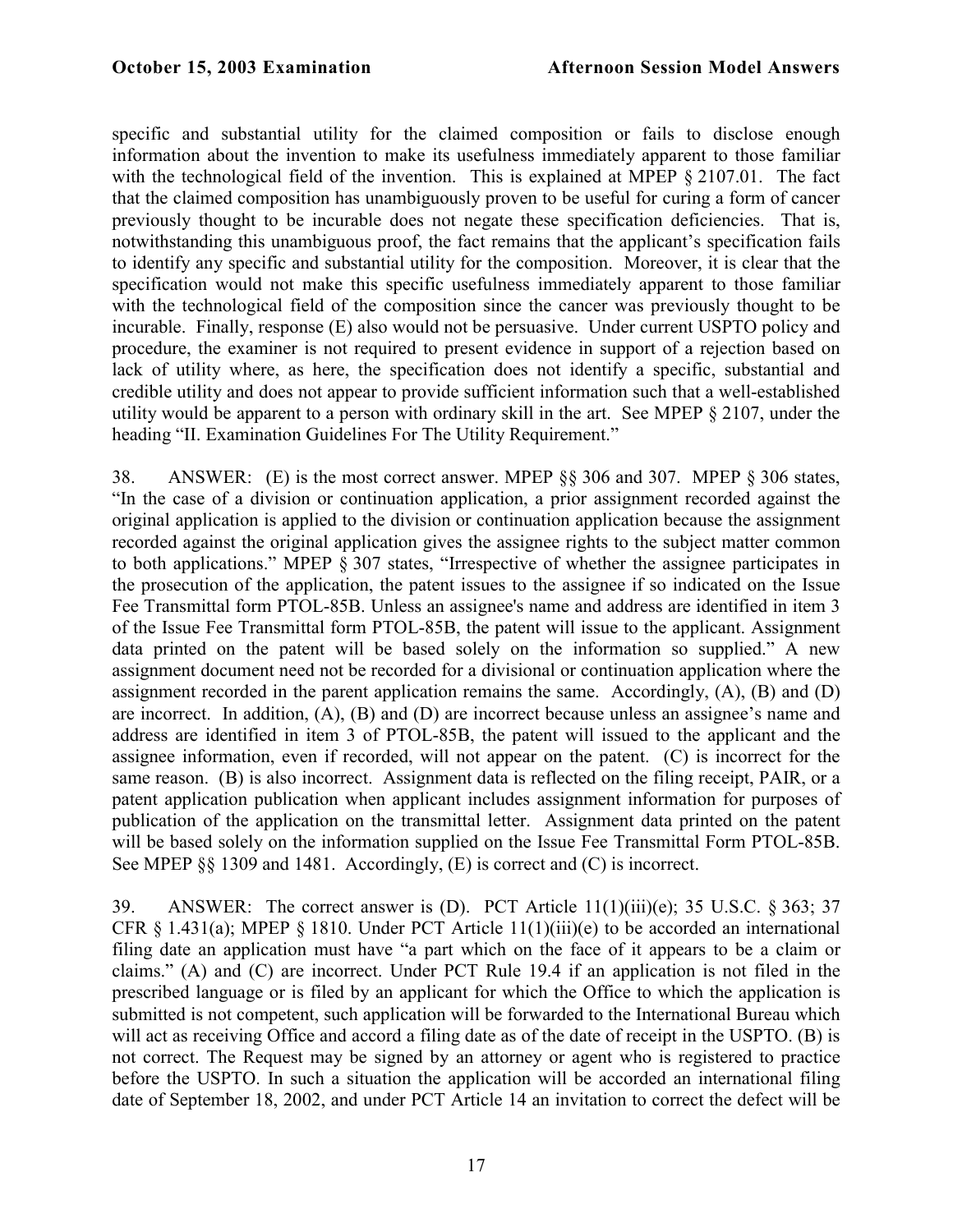mailed. See MPEP § 1805, paragraph 7; MPEP 1810, under the heading "The 'International Filing Date," second paragraph. (E) is also incorrect. Under PCT Rules 14.1(c), 15.4(a), 16.1(f), and 16bis.1 the fees may be paid at a date later than the original receipt date.

40. ANSWER: (B) is the most correct answer. 35 U.S.C. § 102(e)(1) provides that a US published application of a national stage of an international application filed on or after November 29, 2000 has a prior art effect as of its international filing date, if the international application designated the United States, and was published in English. Because in the above fact pattern, the international application designated the United States and was published in English, and was filed on or after November 29, 2000, the USPTO published application is entitled to its international filing date of January 5, 2001 for prior art purposes under 35 U.S.C.  $§ 102(e)(1)$ . See Example 4 of MPEP § 706.02(f)(1). (A) is wrong because the Japanese filing date is relevant under 35 U.S.C. § 119(a) only for priority and not prior art purposes. (C) and (E) are wrong because they recite prior art dates that are later than January 5, 2001. (D) is wrong because the prior art date under 35 U.S.C.  $\S 102(e)(1)$  is earlier than the application publication date, June 6, 2002.

41. ANSWER: (D) is the most correct answer. 37 CFR § 1.111(b); MPEP §§ 818.03(a)-(c). MPEP § 818.03(a) states "[a]s shown by the first sentence of 37 CFR 1.143, the traverse to a requirement must be complete as required by 37 CFR 1.111(b) . . . Under this rule, the applicant is required to specifically point out the reasons on which he or she bases his or her conclusions that a requirement to restrict is in error." An election must be made even if the requirement is traversed. MPEP  $\S$  818.03(b). Answer (A) is incorrect since the traversal does not distinctly point out the supposed errors in the examiner's action, and no election is made. 37 CFR § 1.143. MPEP § 818.03(a) states "[a] mere broad allegation that the requirement is in error does not comply with the requirement of 37 CFR 1.111." Answer (A) is also incorrect because no election is made. MPEP § 818.03(b) states, "[a]s noted in the second sentence of 37 CFR 1.143, a provisional election must be made even though the requirement is traversed. (B) is incorrect. MPEP § 818.03 since the traversal does not distinctly point out the supposed errors in the examiner's action. (C) is incorrect since no election is made. See MPEP § 818.03(b) (E) is incorrect because (D) is correct.

42. ANSWER: (C) is the most correct answer. 37 CFR § 1.193(a)(2); MPEP § 1208.01. If the claimed invention is rendered obvious by Smith in view of Jones and Brown, the statement of rejection must include all three references. Reliance on Brown to support the rejection is a different rejection from a rejection relying only on Smith in view of Jones. In accordance with MPEP § 1208.01, the Board will not consider the teachings of Brown because Brown was used to support the rejection, but was not listed in the statement of the rejection. As stated in MPEP § 1208.01, "Even if the prior art reference is cited to support the rejection in a minor capacity, it should be positively included in the statement of rejection. *In re Hoch*, 428 F.2d 1341, 1342 n.3, 166 USPQ 406, 407 n.3 (CCPA 1970)." Therefore, (B) and (D) are clearly wrong. (A) is incorrect. The decision cannot affirm the rejection since there is no motivation for combining the teachings of Smith and Jones absent the teachings of Brown. Therefore, the rejection must be reversed, not affirmed.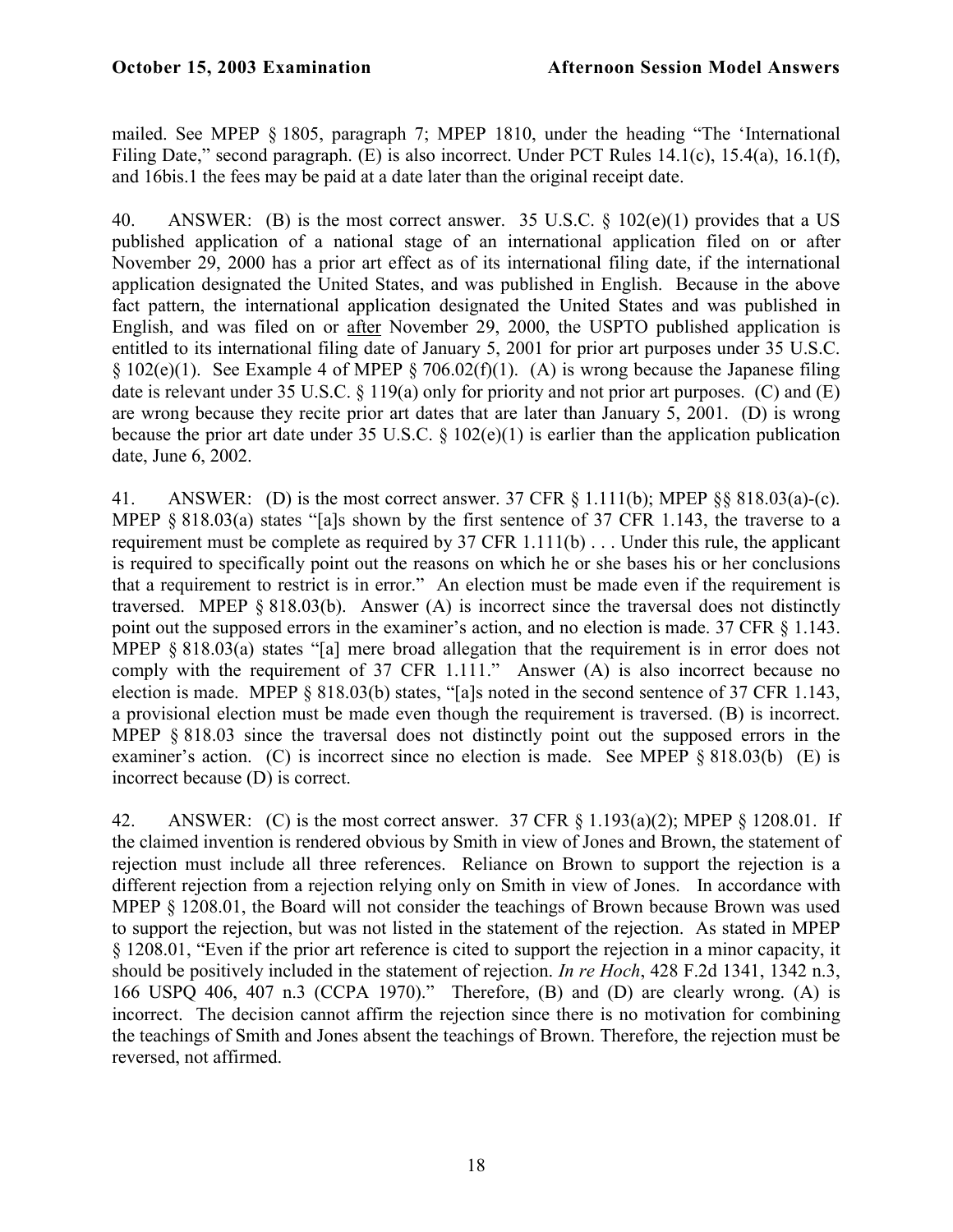43. ANSWER: (E) is the most correct answer. See 37 CFR § 1.76(d)(3); MPEP § 601.05. The oath or declaration filed under 37 CFR §§ 1.63 or 1.67.governs any inconsistency with the Application Data Sheet (ADS) when the inconsistency relates to the setting forth the citizenship of the inventor(s) even if the ADS was filed after the filing of the oath or declaration. (A) is incorrect because an ADS is a voluntary submission in either a provisional application or a nonprovisional application. *See* 37 CFR 1.76(a). (B) is an incorrect answer because the information related to the naming of inventors 37 CFR  $\S$  1.41(a)(1) and the information relating to setting forth citizenship 35 U.S.C. § 115 is governed by the oath or declaration filed under 37 CFR §§ 1.63 or 1.67 regardless if the two documents are filed simultaneously. (C) is an incorrect answer because the ADS will govern an inconsistency concerning the claiming of domestic priority information. *See* 37 CFR § 1.76(d)(2). (D) is an incorrect answer because the information related to the naming of inventors 37 CFR  $\S$  1.41(a)(1) and the information relating to setting forth citizenship 35 U.S.C. § 115 is governed by the oath or declaration filed under 37 CFR §§ 1.63 or 1.67 regardless of whether or not the ADS is filed after the oath or declaration under 37 CFR §§ 1.63 or 1.67.

44. ANSWER: (B) is the most correct answer. MPEP § 2111.03 (fourth paragraph) states, in reliance upon *In re Herz*, 537 F.2d 549, 551-52, 190 USPQ 461, 463 (CCPA 1976), that "[t]he transitional phrase 'consisting essentially of' limits the scope of a claim to the specified materials or steps 'and those that do not materially affect the basic and novel characteristic(s)' of the claimed invention." (A) is incorrect. The statement is contradicted by MPEP § 2111.03 (second paragraph), which states, in reliance upon *Genentech, Inc. v. Chiron Corp*., 112, F.3d 495, 501, 42 USPQ2d 1608, 1613 (Fed. Cir. 1997) that "[t]he transition term 'comprising', which is synonymous with 'including,' 'containing,' or 'characterized by,' is inclusive or open-ended and does not exclude additional, unrecited elements or method steps. (C) is incorrect. The statement is contradicted by MPEP § 2111.03 (third paragraph), which states, in reliance upon *In re Gray*, 53 F.2d 520, 11 USPQ 255 (CCPA 1931) that "[t]he transitional phrase 'consisting of' excludes any element, step , or ingredient not specified in the claim." (D) is incorrect. The statement is directly contradicted by MPEP § 2111.03 (third paragraph), which states "[a] claim which depends from a claim which 'consists of' the recited elements or steps cannot add an element or step."  $(E)$  is incorrect because  $(A)$ ,  $(B)$  and  $(C)$  are incorrect.

45. ANSWER: (B) is the most correct answer. 37 CFR § 1.192(c)(7); MPEP § 1206, under the heading "Appeal Brief Content," subheading "(7) Grouping of Claims." 37 CFR § 1.192(c)(7) requires that an appellant perform two affirmative acts in the brief to receive separate consideration of the patentability of a plurality of claims that are subject to the same rejection. The appellant must (1) state that the claims do not stand or fall together and (2) present arguments why the claims subject to the same rejection are separately patentable. Since the appellant here has only performed the two affirmative acts with respect to claims 1, 4 and 6, these are the claims that the Board must consider separately for patentability. The examiner has no input on the grouping of claims. (D) is incorrect inasmuch as  $\S 1.192(c)(7)$  requires the inclusion of reasons in order to avoid unsupported assertions of separate patentability. See MPEP § 1206, subheading subheading "(7) Grouping of Claims." Where the grouping of claims section is inconsistent with the arguments section as in the facts of this case, the examiner should have notified the appellant that the brief was in noncompliance as per 37 CFR § 1.192(d). See *Ex parte Schier*, 21 USPQ2d 1016 (Bd. Pat. App. & Int. 1991); *Ex parte Ohsumi*, 21 USPQ2d 1020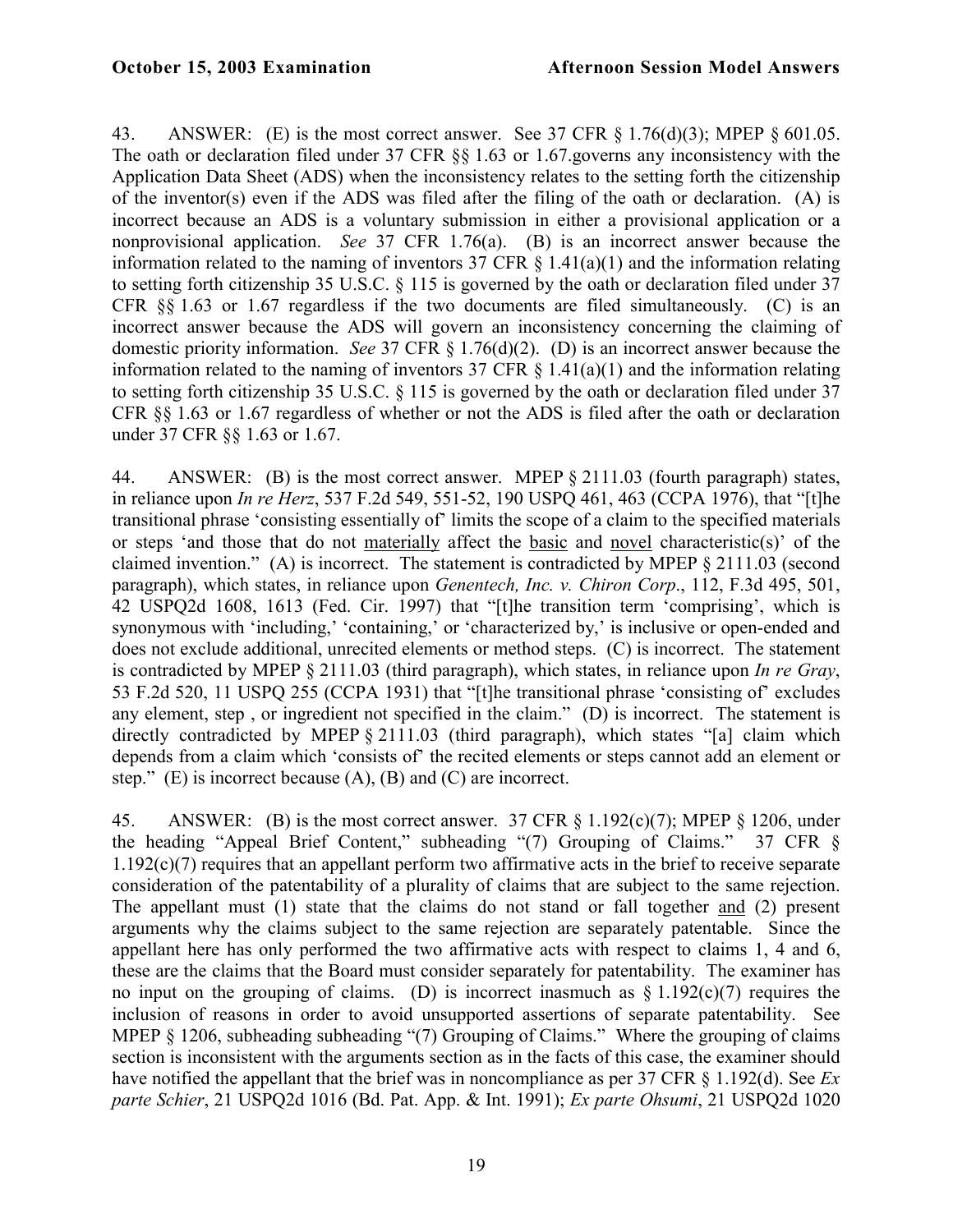(Bd. Pat. App. & Int. 1991). However, failure of the examiner to note noncompliance does not require the Board to separately consider claims which have not been specifically argued in the brief. (A) is incorrect inasmuch as the two affirmative acts required by  $\S 1.192(c)(7)$  to have the separate patentability of a plurality of claims subject to the same rejection considered, i.e., (1) state that the claims do not stand or fall together and (2) present arguments why the claims subject to the same rejection are separately patentable, have not been presented for each of claims 1-10. (C) is are incorrect because the provisions of  $\S$  1.192(c)(7) have been satisfied for claims 1, 4 and 6. (E) is wrong because the provisions of  $\S$  1.192(c)(7) have been satisfied. (A), (C) and (D) are incorrect answers.

46. ANSWER: (C) is the best answer. 35 U.S.C. § 102; MPEP §§ 2111 and 2131. MPEP § 2131, under the heading, "To Anticipate A Claim, The Reference Must Teach Every Element Of The Claim." "A claim is anticipated only if each and every element as set forth in the claim is found, either expressly or inherently described, in a single prior art reference." See *Verdegaal Bros. v. Union Oil Co. of California*, 814 F.2d 628, 631, 2 USPQ2d 1051, 1053 (Fed. Cir. 1987). Here, every element of the claim is found in Patent A. See MPEP 2111, under the heading "Claims Must Be Given Their Broadest Reasonable Interpretation," where it explained that "[d]uring patent examination, the pending claims must be 'given the broadest reasonable interpretation consistent with the specification," and cites *In re Prater*, 415 F.2d 1393, 1404-05, 162 USPQ 541, 550-51 (CCPA 1969) to explain that "reading a claim in light of the specification, to thereby interpret limitations explicitly recited in the claim, is a quite different thing from 'reading limitations of the specification into a claim,' to thereby narrow the scope of the claim by implicitly adding disclosed limitations which have no express basis in the claim." (A) and (B) are incorrect. MPEP § 2111. The claim, as written, is not allowable over Patent A since Patent A disclosed every element recited in the claim. (D) is incorrect. There is no need to search again for a building material, this time looking for balsa wood. The claim has not been amended to be directed to balsa wood. Since it still broadly recites "wood," Patent A that discloses pine remains germane and anticipates the claim. (E) is incorrect for one or more reasons. It is incorrect because it wrongly agrees with the practitioner's argument that Patent A is poor reference. It also is incorrect because it seeks to reject the claim over 35 U.S.C. § 112, second paragraph, for indefiniteness. The claim is clear on its face and there is nothing indefinite about what the claim says. This answer makes the mistake of confusing breadth with indefiniteness. The claim is broad but it is definite.

47. ANSWER: (C) is the most correct answer. 35 U.S.C. § 102(a); MPEP § 2132. As set forth in MPEP § 2132, under the heading "II. 'In This Country,'" subheading "Only Knowledge or Use In The U.S. Can Be Used in a 35 U.S.C. 102(a) Rejection," states "[t]he knowledge or use relied on in a 35 U.S.C. 102(a) rejection must be knowledge or use 'in this country.' Prior knowledge or use which is not present in the United States, even if widespread in a foreign country, cannot be the basis of a rejection under 35 U.S.C. 102(a). *In re Ekenstam*, 256 F.2d 321, 118 USPQ 349 (CCPA 1958). Note that the changes made to 35 U.S.C.104 by NAFTA (Public Law 103-182) and Uruguay Round Agreements Act (Public Law 103-465) do not modify the meaning of 'in this country' as used in 35 U.S.C. 102(a) and thus 'in this country" still means in the United States for purposes of 35 U.S.C. 102(a) rejections.'" See also MPEP § 706.02(c), "[t]he language 'in this country' means in the United States only and does not include other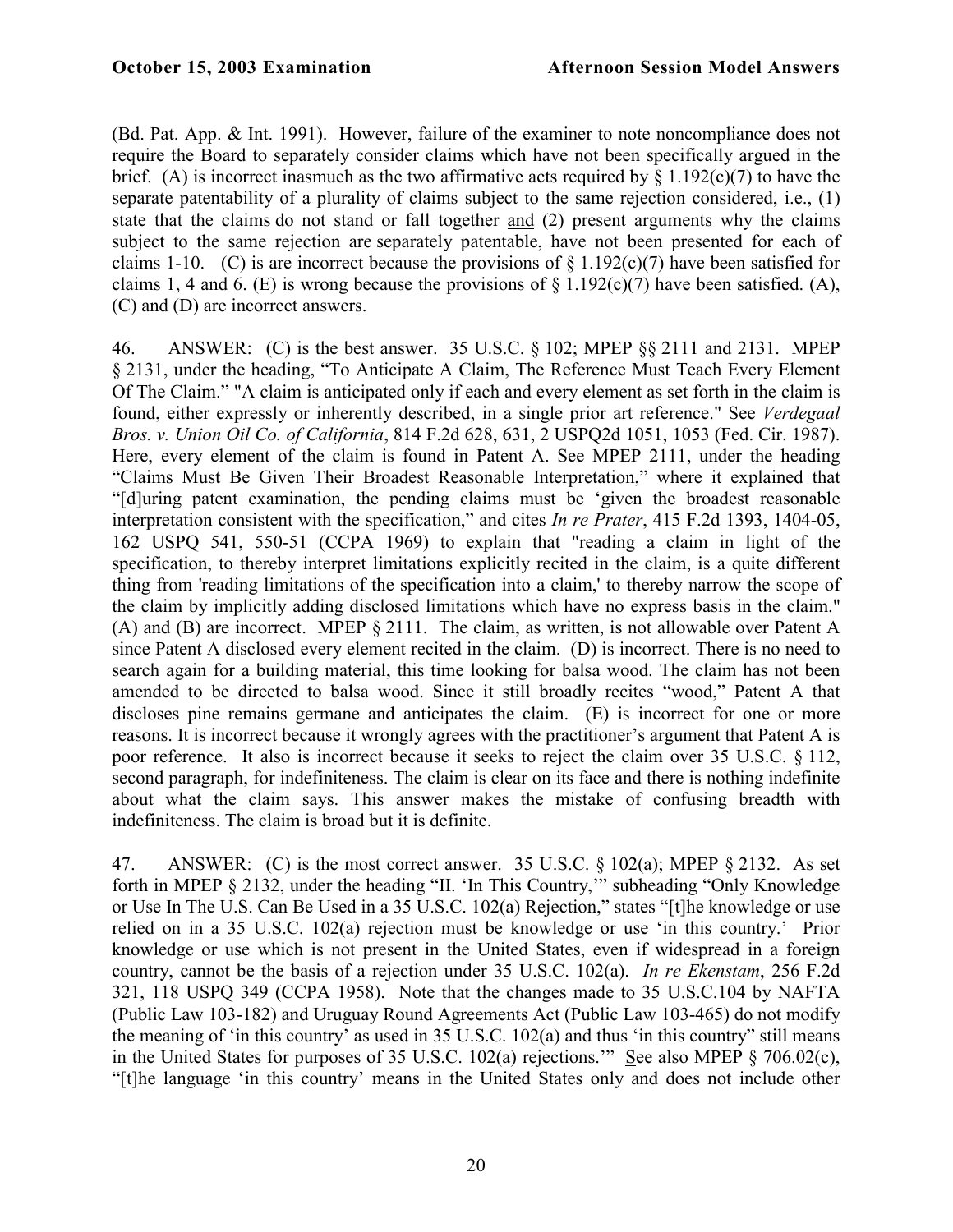WTO or NAFTA member countries." Since "in this country" means in the United States for purposes of 35 U.S.C.  $\&$  102(a) rejections, (A), (B), (D) and (E) are incorrect.

48. ANSWER: (C) is correct. 37 CFR § 1.181(f); MPEP §§ 714.13 and 1002: 37 CFR § 1.181(f) provides "The mere filing of a petition will not stay the period for reply to an Examiner's action which may be running against an application, nor act as a stay of other proceedings." MPEP §§ 714.13 states "[i]t should be noted that under 37 CFR 1.181(f), the filing of a 37 CFR 1.181 petition will not stay the period for reply to an examiner's action which may be running against an application." See also MPEP § 1002. Thus, if a petition to vacate a final rejection as premature is filed within 2 months from the date of the final rejection, the period for reply to the final rejection is not extended even if the petition is not reached for decision within that period. However, if the petition is granted and the applicant has filed an otherwise full reply to the rejection within the period for reply, the case is not abandoned. (C) is correct because the petition does not stay the time for responding to the final and a reply should be filed within the shortened statutory period to avoid fees. (A) is incorrect because any reply after the shorted statutory period set for reply in the final rejection will require at least payment of fees for an extension of time. MPEP § 1002 states "The mere filing of a petition will not stay the period for replying to an examiner's action which may be running against an application, nor act as a stay of other proceedings (37 CFR 1.181(f)). For example, if a petition to vacate a final rejection as premature is filed within 2 months from the date of the final rejection, the period for reply to the final rejection is not extended even if the petition is not reached for decision within that period." (B) is incorrect because the application will be abandoned 6 months after the date of the final rejection for lack of reply to the final rejection, 35 U.S.C. 133, and a status inquiry filed 6 months after filing the petition would be in an abandoned application. Moreover, a petition status inquiry filed at any time is not a proper reply to the final rejection. See 37 CFR §§ 1.113(c) and 1.116. (D) is incorrect because the filing of a petition does not stay the period for reply. 37 CFR  $\S$  1.181(f); MPEP  $\S$  $\S$  714.13 and 1002. (E) is incorrect because (C) is correct, and (A), (B) and (D) are incorrect.

49. ANSWER: (E) is the most correct answer. 37 CFR § 1.75(c); MPEP § 608.01(n), under the heading "II. Treatment Of Improper Dependent Claims," 37 CFR § 1.75(c) provides "One or more claims may be presented in dependent form, referring back to and further limiting another claim or claims in the same application." Claim 9, though broad, is supported by the specification. The minimum memory recited in the claim as original disclosure, is selfsupporting. 35 U.S.C. § 112, first paragraph. See MPEP §§ 608.01(l) and 2163. Claim 10 is a proper dependent claim because it depends from and further restricts the scope of a preceding claim. 37 CFR § 1.75(c). Claim 11 is an improper dependent claim because it is inconsistent with and does not further limit the scope of claim 10. Claim 10, depending on Claim 9, has a 1 gigabyte memory minimum, whereas Claim 11 redefines the minimum memory by setting a lower minimum of  $\frac{1}{2}$  gigabyte.

50. ANSWER: (C) is the most correct, as a 35 U.S.C. § 102(g) rejection requires actual reduction to practice by another, and lack of abandonment, suppression, or concealment. MPEP § 2138 states "35 U.S.C. 102(g) may form the basis for an ex parte rejection if: (1) the subject matter at issue has been actually reduced to practice by another before the applicant's invention; and (2) there has been no abandonment, suppression or concealment. See, *e.g., Amgen, Inc. v.*